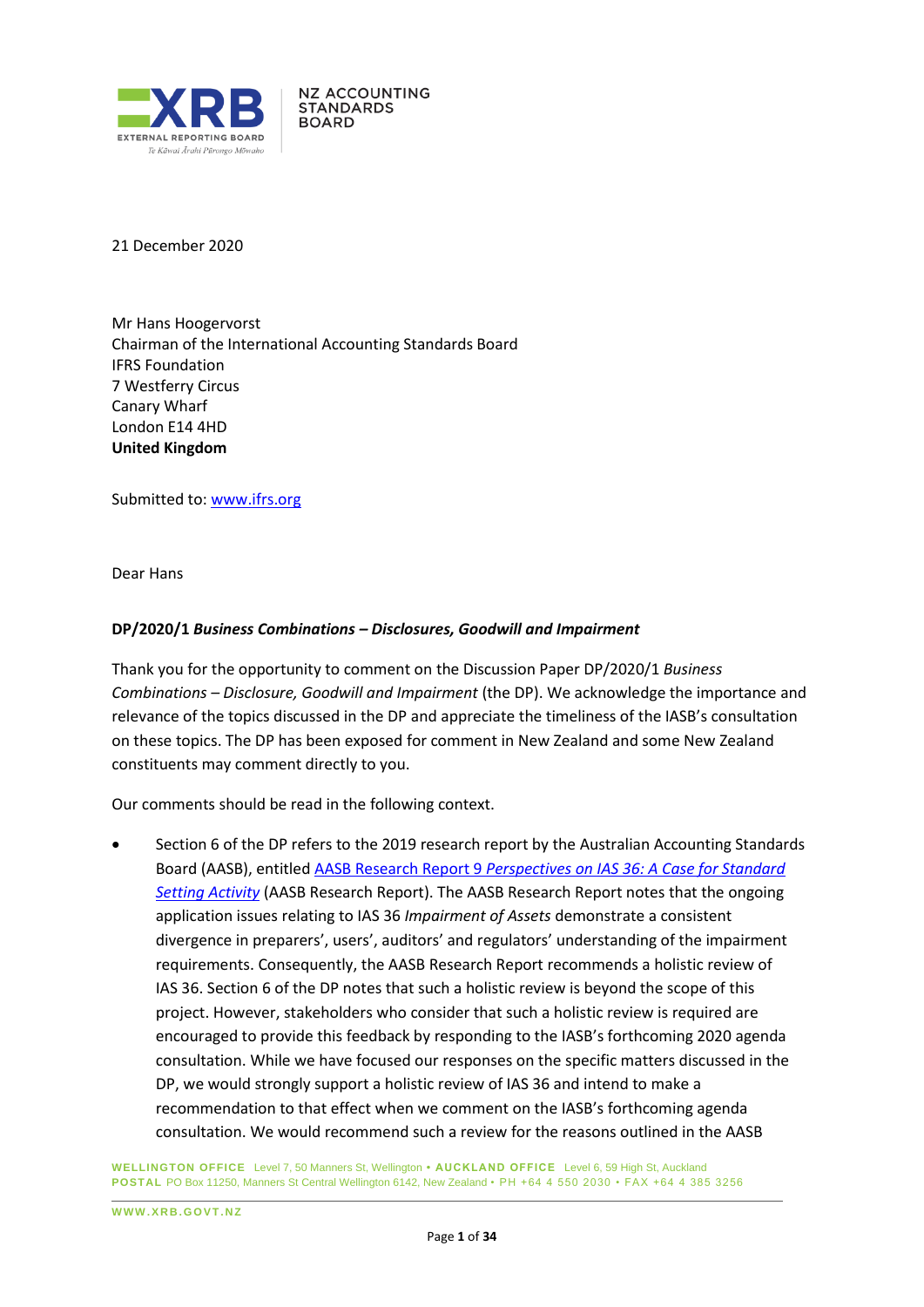Research Report, including the concern that goodwill impairment losses are being recognised too late under the current requirements.

• We also intend to recommend a holistic review of the accounting for goodwill and other intangible assets, including internally generated intangible items that are not recognised under current requirements in IFRS® Standards. In today's economy, intangible assets represent an important source of value for many entities. However, many internally generated intangible assets currently cannot be recognised on entities' balance sheets. We think that both investors and preparers would benefit from the IASB considering how to provide a more complete view of an entity's intangible resources in the financial statements. We would strongly support a holistic review of the accounting for intangible assets in general – and we think that changes in the accounting for goodwill should be considered in the wider context of such a review.

The main points that we have raised in this letter are summarised below.

- Subsequent accounting for goodwill
	- o We think that without conducing a holistic review of IAS 36 and of the accounting for intangible assets in general, it is not feasible to make the impairment test significantly more effective at a reasonable cost.
	- o To improve the goodwill impairment test, we recommend that the IASB develop additional guidance on the allocation of goodwill to cash-generating units (CGUs). We are aware that this is a challenging aspect of IAS 36 for preparers, and that there are concerns that goodwill is sometimes tested for impairment as part of excessively aggregated CGUs. Guidance on the allocation of goodwill to CGUs could be considered as part of a holistic review of IAS 36.
	- o We have mixed views as to whether goodwill amortisation or the impairment-only model is generally more appropriate. However, at this stage, we recommend retaining the impairment-only model, and reconsidering this topic after carrying out a holistic review of IAS 36 and of the accounting requirements for intangible assets in general (including those that are currently not recognised on the balance sheet). We emphasise the urgency of this review.
	- $\circ$  We do not agree with moving to an indicator-based approach for goodwill impairment, unless amortisation is reintroduced. We think that an indicator-based approach would not be sufficiently robust to allow for the timely recognition of goodwill impairment losses and would exacerbate the concern that goodwill impairment losses are recognised 'too late'. Without having to perform a quantitative impairment test, it would be relatively easy to claim that the impairment indicators as currently described in IAS 36 do not apply, and therefore that goodwill is not impaired.
	- $\circ$  We agree with the proposal to allow the use of post-tax inputs in the value-in-use (VIU) calculation and note that this is consistent with current practice. However, we recommend not to remove the restriction on cash flows from future asset enhancements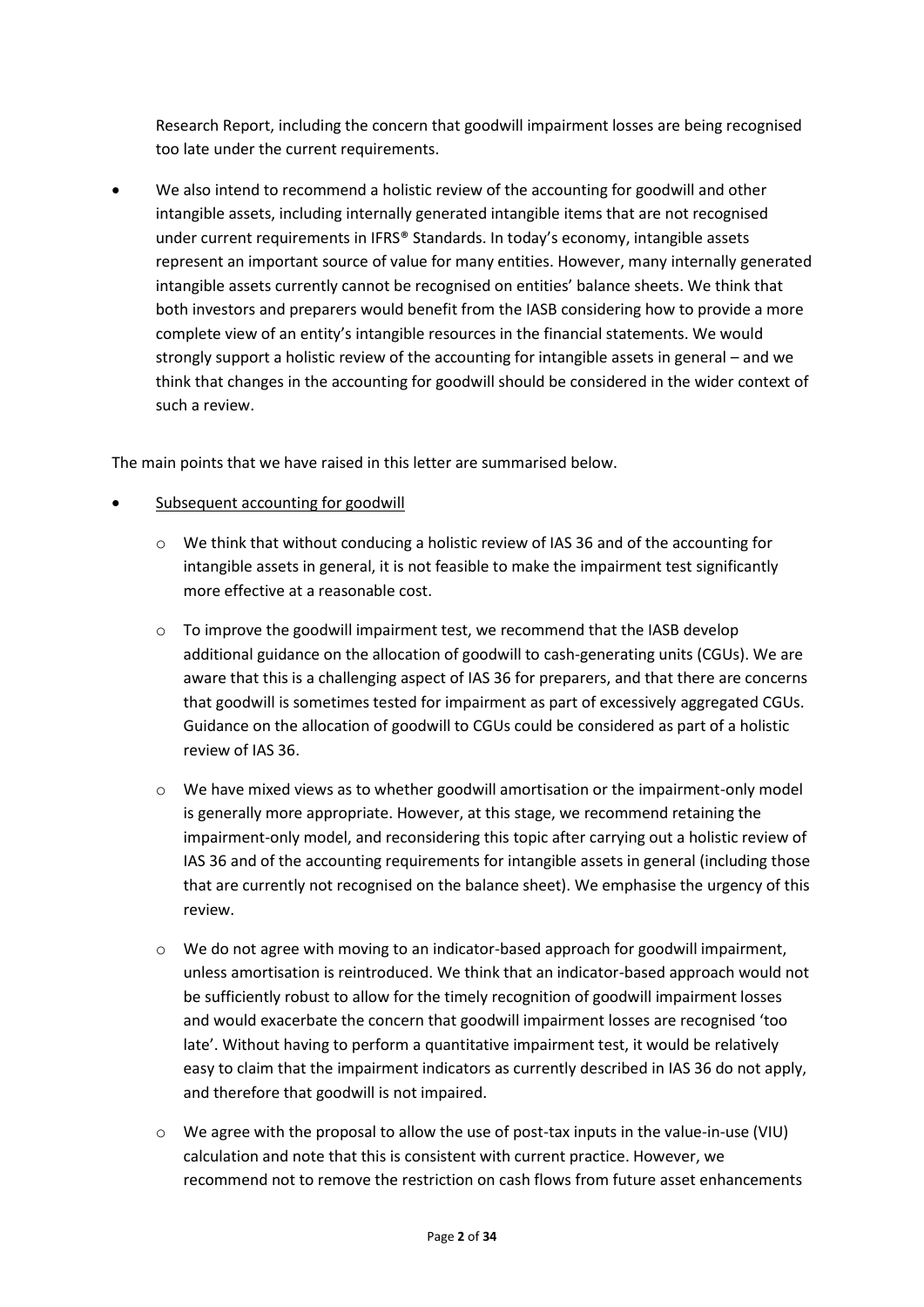and uncommitted restructures at this stage, but to reconsider this after a holistic review of IAS 36 – which could include considering what guidance would be needed to mitigate the risk of subjectivity and management over-optimism if the restriction is to be removed.

- Proposed disclosures on the subsequent performance of acquisitions and expected synergies: We do not agree that these disclosures should be included in the financial statements for the following reasons.
	- $\circ$  We are concerned that the subjective nature of the disclosures on the subsequent performance of acquisitions may lead to ineffective disclosures in the financial statements, and these disclosures may be challenging to audit. Furthermore, disclosures about synergies may be based on information that lacks accuracy and completeness.
	- o We think that the cost of preparing the disclosures and having them audited would significantly increase costs for preparers of financial statements, and we are not convinced that these costs are outweighed by the possible benefits of the disclosures.
	- o There is a risk that the proposed disclosures would be provided in such a generic way so as not to be useful to investors (for example, due to concerns about commercial sensitivity).
	- o While the DP proposes relatively extensive disclosures in relation to business acquisitions, we note that no such disclosures are proposed in relation to organic growth, which may be equally as significant to the entity and of as much interest to investors as growth through business acquisitions. Arguably, it would be beneficial for investors to understand how successfully management is running the business as a whole and creating value for investors – be it through acquisitions or organic growth. This is linked to our comment above recommending that the IASB perform a holistic review of the accounting requirements for intangible assets, including those that are not recognised under the current requirements.
- Other topics:
	- $\circ$  Presentation of total equity excluding goodwill: We strongly disagree with this proposal, as such presentation would indicate that goodwill is not an asset. Furthermore, if investors are interested in the amount of equity excluding goodwill, it would be easy for them to obtain this amount themselves from readily available information in the financial statements.
	- o Intangible assets: We agree that the IASB should retain the requirement to recognise identifiable intangible assets acquired in a business combination separately from goodwill. Subsuming such intangible assets within goodwill could result in entities providing investors with less information on what was acquired as part of the business combinations. As noted above, we recommend that the IASB conduct a holistic review on the accounting requirements for intangible assets (including those that are currently not recognised).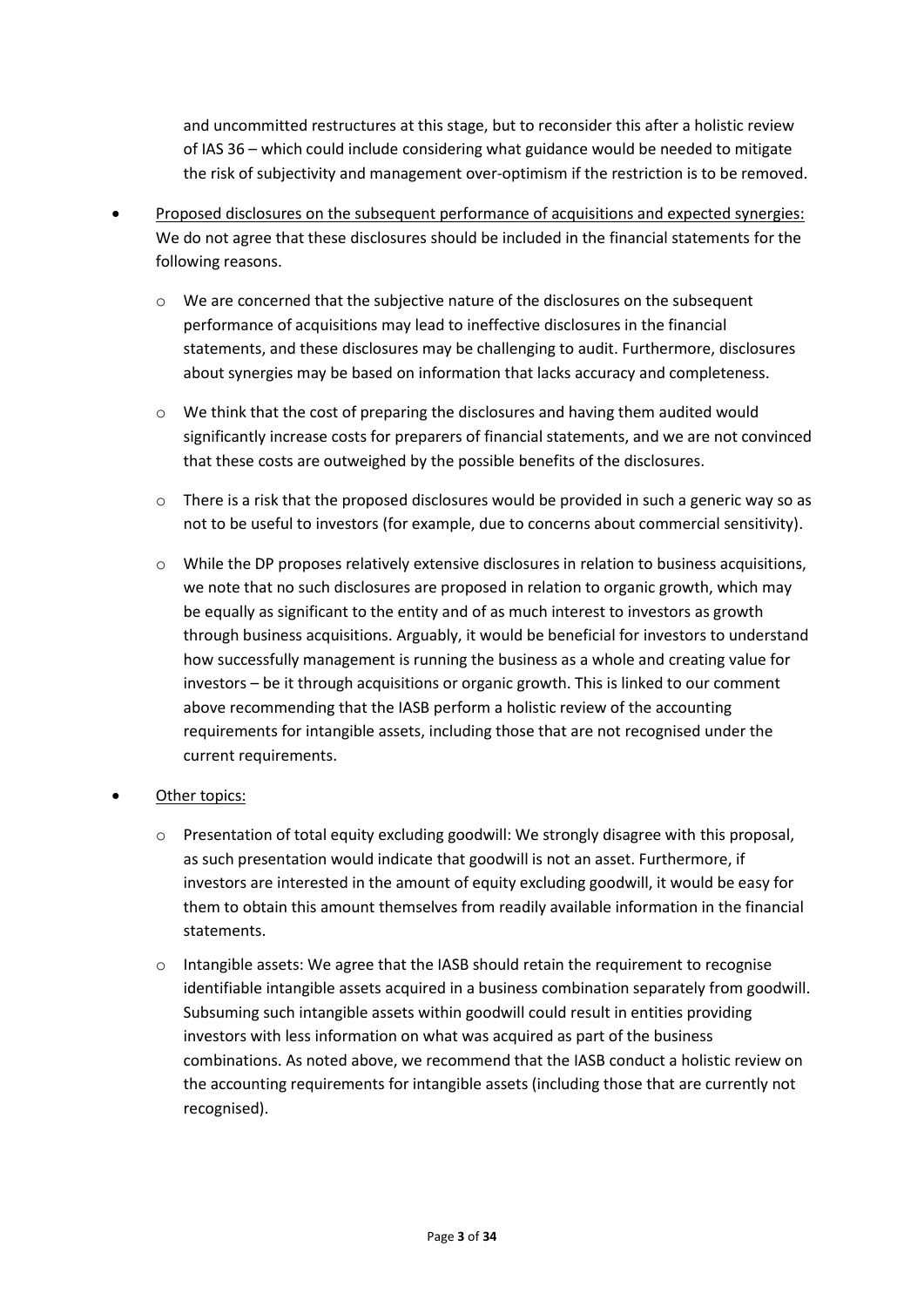Our recommendations and responses to the specific questions for respondents are set out in the Appendix to this letter.

We would like to take this opportunity to thank IASB Vice Chair Sue Lloyd and IASB staff member Tim Craig for their assistance with an outreach event that we held on the DP with New Zealand constituents.

If you have any queries or require clarification of any matters in this letter, please contact Gali Slyuzberg [\(gali.slyuzberg@xrb.govt.nz\)](mailto:gali.slyuzberg@xrb.govt.nz) or me.

Yours sincerely

ol (E Brødbury)<br>D

Michael Bradbury **Acting Chair – New Zealand Accounting Standards Board**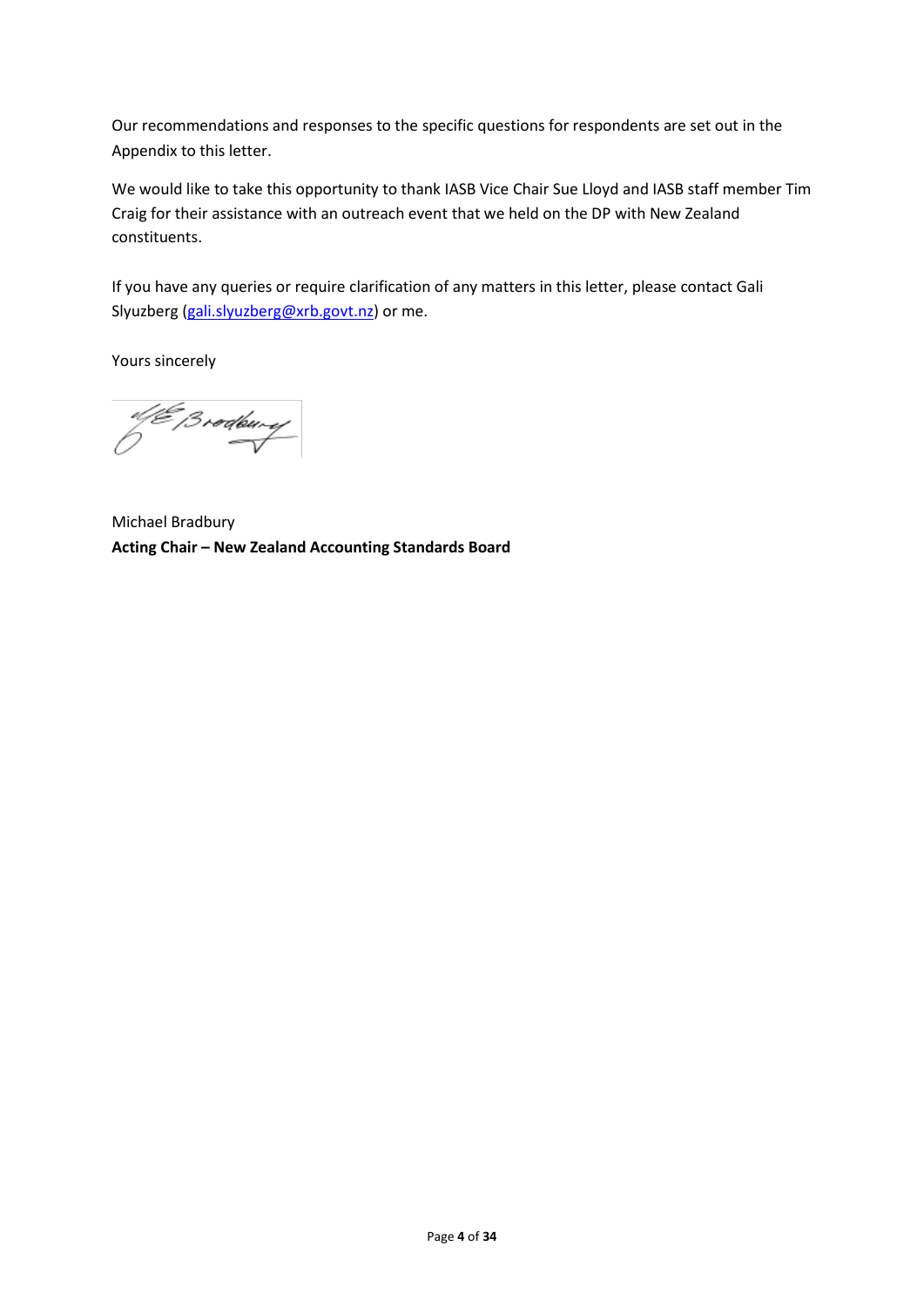### **Appendix:**

### **Question 1**

Paragraph 1.7 summarises the objective of the Board's research project. Paragraph IN9 summarises the Board's preliminary views. Paragraphs IN50–IN53 explain that these preliminary views are a package and those paragraphs identify some of the links between the individual preliminary views.

The Board has concluded that this package of preliminary views would, if implemented, meet the objective of the project. Companies would be required to provide investors with more useful information about the businesses those companies acquire. The aim is to help investors to assess performance and more effectively hold management to account for its decisions to acquire those businesses. The Board is of the view that the benefits of providing that information would exceed the costs of providing it.

- (a) Do you agree with the Board's conclusion? Why or why not? If not, what package of decisions would you propose and how would that package meet the project's objective?
- (b) Do any of your answers depend on answers to other questions? For example, does your answer on relief from a mandatory quantitative impairment test for goodwill depend on whether the Board reintroduces amortisation of goodwill? Which of your answers depend on other answers and why?

#### *Response to Question 1:*

- 1. We acknowledge that acquisitions of businesses are often major transactions that have a significant impact on the acquiring entity, and that it is important for investors to receive enough information about these transactions and their impact on the entity's financial performance and financial position. However, we think that the package of preliminary views as discussed in the DP may not help investors assess the performance of acquisitions and hold management to account for their acquisition decisions. Specifically, as explained in our response to Question 2, we are concerned that the subjective nature of the proposed disclosures on the subsequent performance of acquisitions could result in ineffective disclosures – which would go against the intended purpose of the disclosures. Another risk is that the proposed disclosures may not be provided, or would be overly generic and therefore not useful to investors. Furthermore, while the DP aims to provide better information on acquisitions at a reasonable cost to preparers, we are concerned that the cost of preparing the proposed disclosures and having them audited would not be reasonable.
- 2. If the IASB decides to proceed with the proposed disclosures, we think it would be very important to consider:
	- (a) introducing safeguards to avoid ineffective disclosures or overly generic disclosures, and;
	- (b) analysing the costs of the proposed disclosures to ensure that the cost is justified by the expected benefits – field tests could be useful in this regard.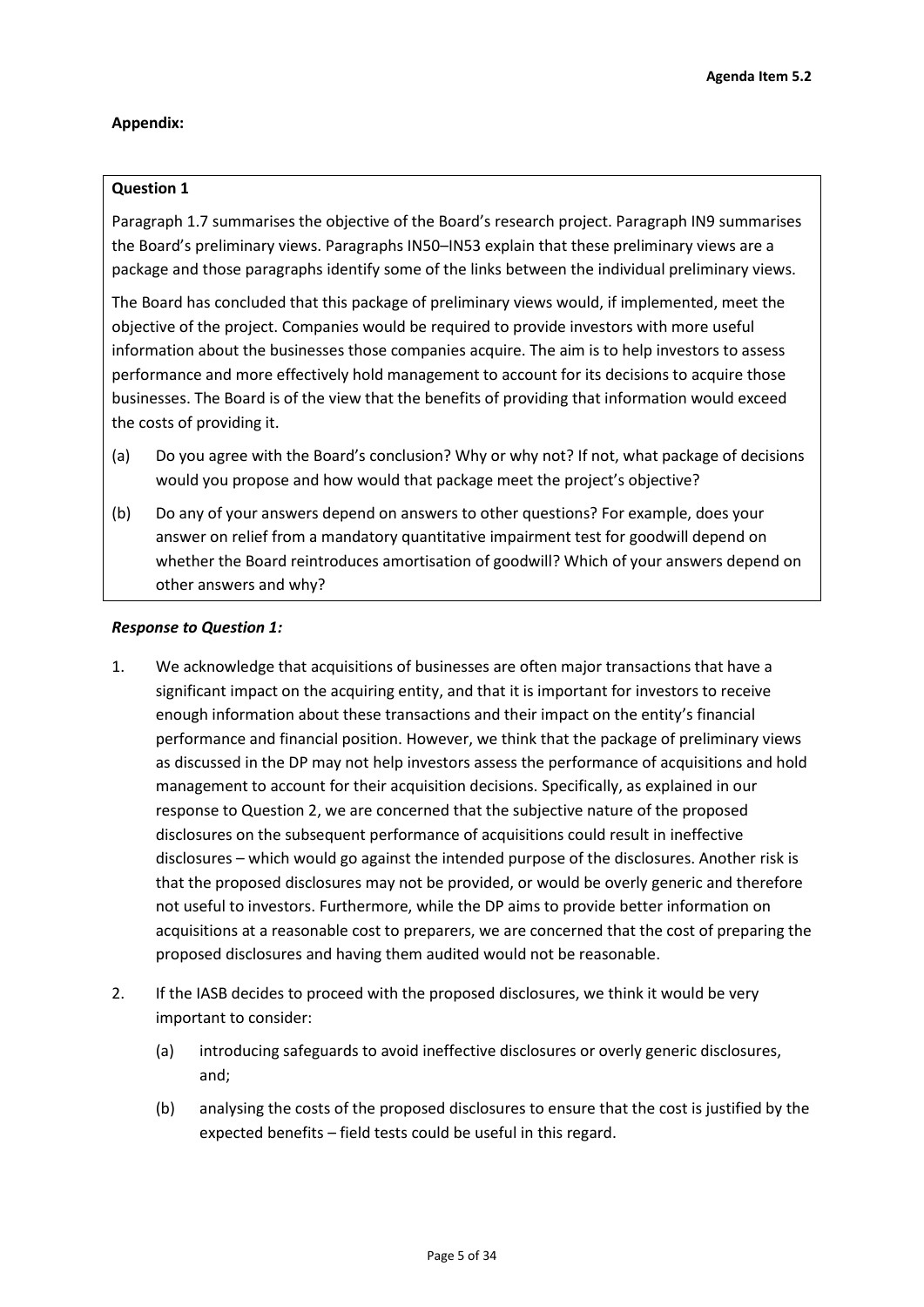- 3. While the DP emphasises the importance of looking at the preliminary views in the DP as a package, we think it is also important to consider how these preliminary views fit within the larger package of IAS 36 as a whole and the accounting for intangible assets in general – including internally generated intangible items. We understand that these wider considerations are outside the scope of this project, but we think it is important to take these considerations into account before deciding whether to make significant changes to the disclosure requirements for acquisitions or to the accounting for goodwill (e.g. reintroducing amortisation).
- 4. As to whether our answers to the questions in the DP are interlinked, we note that a common theme in most of our answers is that we would recommend not to make significant changes to the accounting and disclosure requirements in relation to acquisitions without conducting a holistic review of IAS 36 and the accounting requirements for goodwill and other intangibles. We also note the following interlinked answers.
	- (a) If the IASB introduces the proposed disclosures on the subsequent performance of acquisitions, we would support retaining the existing requirements to disclose the 'pro forma' performance information currently required by IFRS 3 *Business Combinations* only for those acquisitions that are not monitored by the chief operating decision maker (CODM) – as the disclosures on the subsequent performance of acquisitions would not be provided for such acquisitions.
	- (b) We would not support an indicator-based approach for goodwill impairment testing if the impairment-only model is retained, but would support such an approach if goodwill is amortised.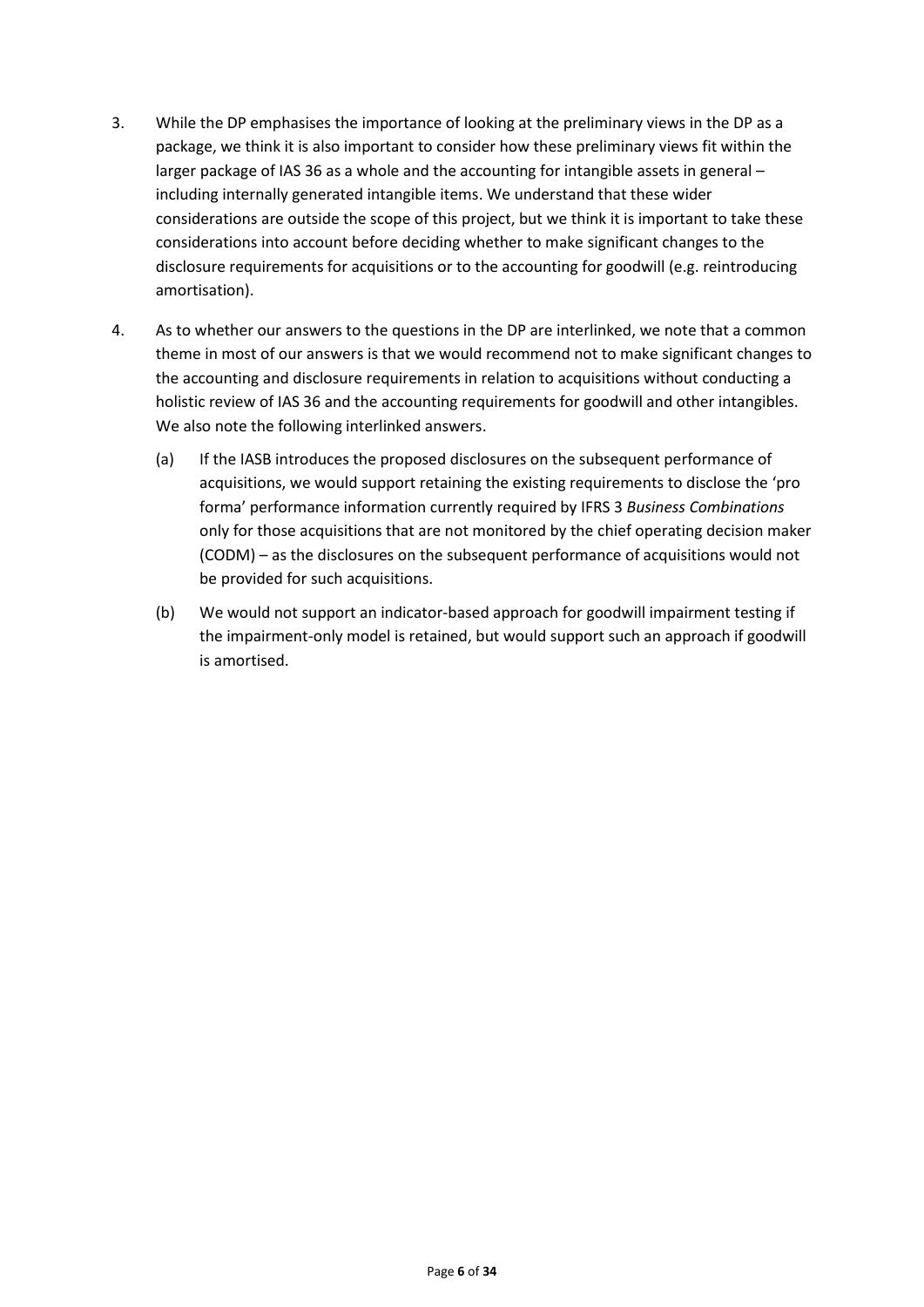Paragraphs 2.4–2.44 discuss the Board's preliminary view that it should add new disclosure requirements about the subsequent performance of an acquisition.

- (a) Do you think those disclosure requirements would resolve the issue identified in paragraph 2.4—investors' need for better information on the subsequent performance of an acquisition? Why or why not?
- (b) Do you agree with the disclosure proposals set out in (i)–(vi) below? Why or why not?
	- (i) A company should be required to disclose information about the strategic rationale and management's (the chief operating decision maker's (CODM's)) objectives for an acquisition as at the acquisition date (see paragraphs 2.8–2.12). Paragraph 7 of IFRS 8 *Operating Segments* discusses the term 'chief operating decision maker'.
	- (ii) A company should be required to disclose information about whether it is meeting those objectives. That information should be based on how management (CODM) monitors and measures whether the acquisition is meeting its objectives (see paragraphs 2.13–2.40), rather than on metrics prescribed by the Board.
	- (iii) If management (CODM) does not monitor an acquisition, the company should be required to disclose that fact and explain why it does not do so. The Board should not require a company to disclose any metrics in such cases (see paragraphs 2.19–2.20).
	- (iv) A company should be required to disclose the information in (ii) for as long as its management (CODM) continues to monitor the acquisition to see whether it is meeting its objectives (see paragraphs 2.41–2.44).
	- (v) If management (CODM) stops monitoring whether those objectives are being met before the end of the second full year after the year of acquisition, the company should be required to disclose that fact and the reasons why it has done so (see paragraphs 2.41–2.44).
	- (vi) If management (CODM) changes the metrics it uses to monitor whether the objectives of the acquisition are being met, the company should be required to disclose the new metrics and the reasons for the change (see paragraph 2.21).
- (c) Do you agree that the information provided should be based on the information and the acquisitions a company's CODM reviews (see paragraphs 2.33–2.40)? Why or why not? Are you concerned that companies may not provide material information about acquisitions to investors if their disclosures are based on what the CODM reviews? Are you concerned that the volume of disclosures would be onerous if companies' disclosures are not based on the acquisitions the CODM reviews?
- (d) Could concerns about commercial sensitivity (see paragraphs 2.27–2.28) inhibit companies from disclosing information about management's (CODM's) objectives for an acquisition and about the metrics used to monitor whether those objectives are being met? Why or why not? Could commercial sensitivity be a valid reason for companies not to disclose some of that information when investors need it? Why or why not?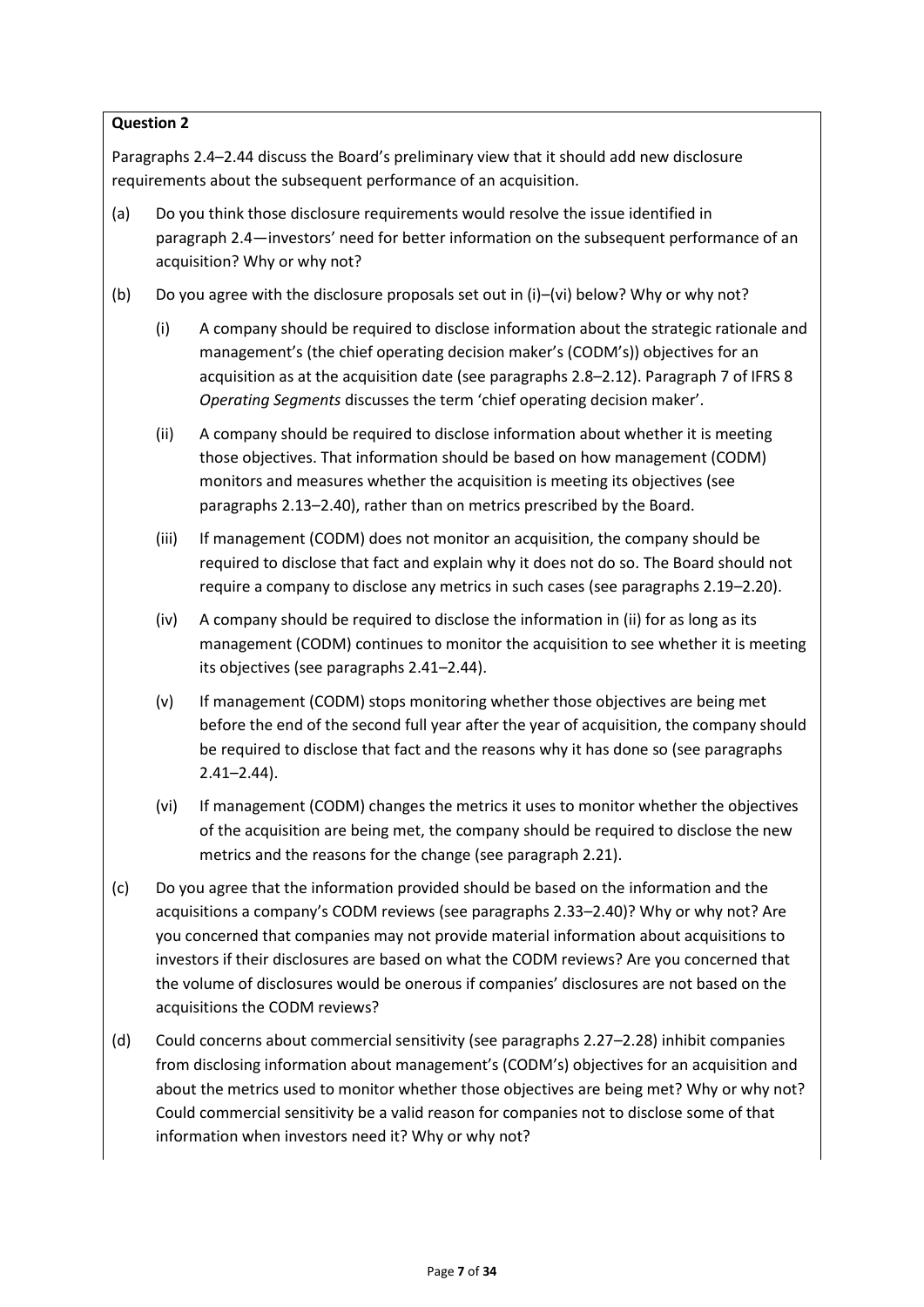(e) Paragraphs 2.29–2.32 explain the Board's view that the information setting out management's (CODM's) objectives for the acquisition and the metrics used to monitor progress in meeting those objectives is not forward-looking information. Instead, the Board considers the information would reflect management's (CODM's) targets at the time of the acquisition. Are there any constraints in your jurisdiction that could affect a company's ability to disclose this information? What are those constraints and what effect could they have?

# *Response to Question 2*

# *Question 2(a)–(b): General comments on the proposed disclosures on the subsequent performance of acquisitions*

5. We do not support requiring the disclosures listed in Question 2(b) in the financial statements. We acknowledge that, in principle, if the proposed disclosures are prepared in an unbiased and sufficiently detailed way, these disclosures could help investors better understand the rationale for an acquisition, what benefits management intended to achieve by acquiring the business for the price that it paid and how successful the acquisition has been. The proposed disclosures could also focus management's attention on these matters. However, we are not sure to what extent these disclosures would affect investors' decision making, and we are not convinced that the possible benefits of the disclosures are justified by the risks and costs explained below.

### Subjective nature of the disclosure requirements may lead to ineffective disclosures

- 6. We are concerned that the subjective nature of the disclosures and the level of judgement required in providing them could lead to ineffective disclosures about acquisitions. The proposed disclosures on the subsequent performance of acquisitions should be based on those metrics that are used by management (specifically, the CODM) to monitor the acquisition's performance. Under this 'management approach', no requirements or guidance are proposed as to what metrics would be appropriate. There is a range of metrics that management could use to measure the subsequent performance of an acquisition. An acquisition may be successful based on one set of metrics but unsuccessful based on another set. For example, an acquisition may reach a revenue or sales volumes target, but fail with respect to profitability targets. Deciding which metrics should be used by the CODM to measure the success of an acquisition, and therefore which metrics should be disclosed, requires a high degree of judgement. Management would be able to select performance metrics or change these metrics in a way that portrays an unsuccessful acquisition as successful. This could happen inadvertently due to genuine perspective bias on management's part, or it could happen due to a desire to hide poor acquisition decisions.
- 7. Furthermore, a high level of judgement would be required in determining the performance of the acquisition for a given metric. For example, if the CODM monitors the performance of the acquisition based on operating profit, it would be necessary to decide whether this operating profit should be measured for the acquired business on a standalone basis, or together with the acquirer's existing business (or a division of that business) with which the acquired business is integrated. It would also be necessary to decide how to allocate revenue and costs to the acquired business (or to the acquired business and those parts of the existing business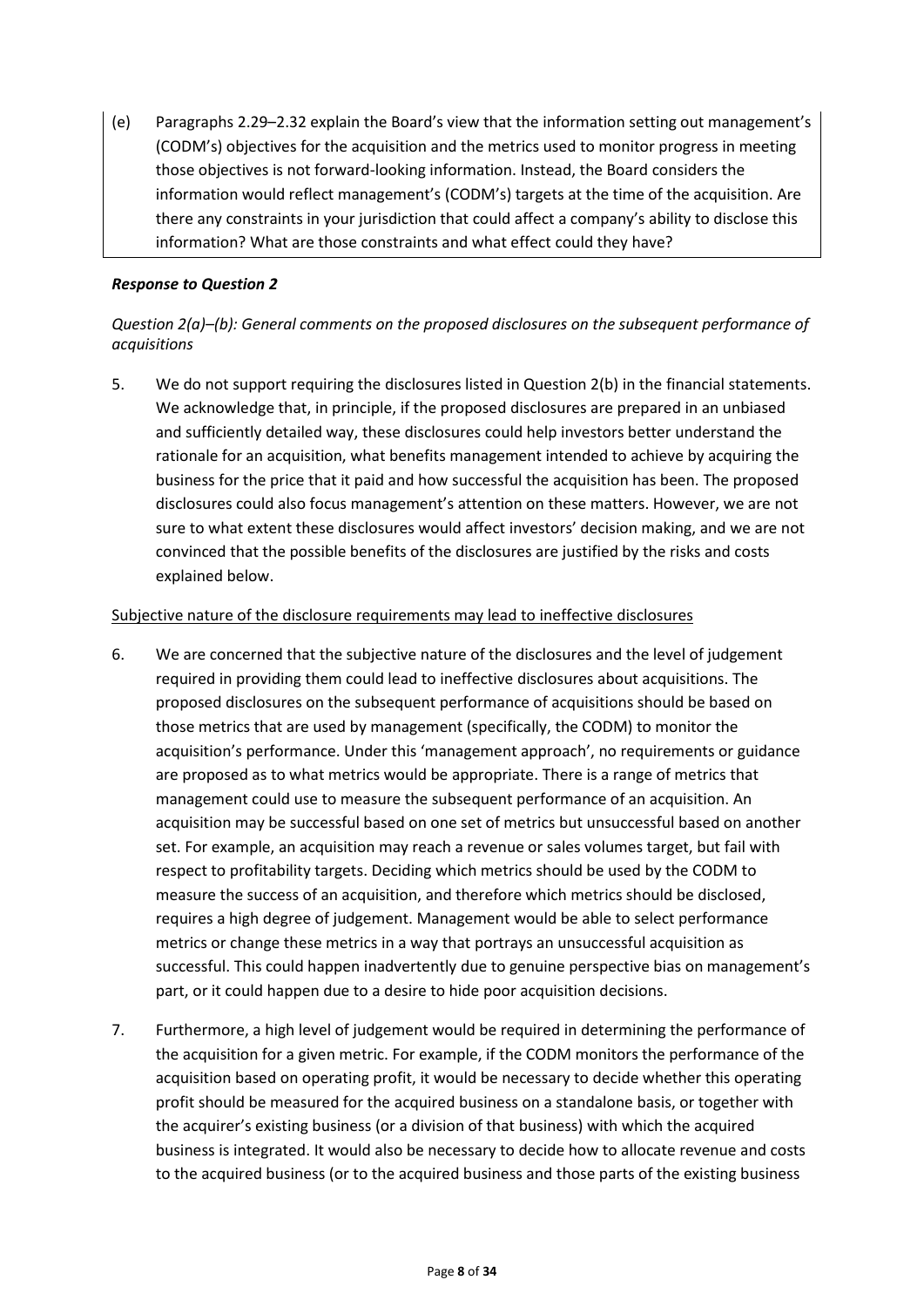with which it is integrated). In some cases, it would be challenging to determine whether a revenue or expense transaction is attributable to the acquisition and therefore should form part of the metric that measures the success of the acquisition, or whether that transaction is attributable to the existing business. Different decisions could lead to very different disclosures about the acquisition's performance. The subjective nature of these decisions and the high level of judgement involved means that the selected metrics and disclosures based on them may not provide a representationally faithful view of whether the acquisition is successful or not in meeting management's objectives for the acquisition.

8. If disclosures about the subsequent performance of acquisitions are ineffective for the reasons described above, this would negate the possible benefits of these disclosures.

#### Risk of entities providing overly generic or minimal disclosures

- 9. Furthermore, there is a risk that entities would change their internal reporting to the CODM in such a way that the CODM reviews overly generic information about acquisitions. This would justify the disclosure of overly generic information in the financial statements, which would not be helpful to investors. Overly generic disclosures could be driven by management concerns about commercial sensitivity and/or the risk of not achieving the expected objectives.
- 10. Commercial sensitivity was a common concern that constituents expressed during our outreach activities – particularly in the context of New Zealand's relatively small economy.
- 11. Concerns about commercial sensitivity could arise, particularly for privately held companies. Listed companies arguably already share information of a strategic nature with investors and provide some information about acquisitions beyond the current accounting requirements (for example, under the continuous disclosure requirements of the stock exchange). However, privately held companies may be less accustomed to sharing such information with the users of their financial statements.
- 12. We think commercial sensitivity would be a factor that entities would take into account when determining the nature of information and level of detail of the proposed disclosures. Due to concerns about commercial sensitivity, some preparers might provide disclosures that are so general so as not to be useful to investors. Furthermore, some preparers who do not wish to provide the disclosures for reasons other than commercial sensitivity (for example, due to concerns that the objectives for the acquisition might not be achieved) may refer to commercial sensitivity as a justification for lack of disclosure or for overly general disclosures.

#### Cost of the disclosures: preparation, audit and regulation

13. We appreciate that the IASB has taken steps to ensure that costs to preparers would be reasonable (for example, by proposing that disclosures be based on information used by management internally and by requiring disclosures only for those acquisitions that are managed by the CODM). However, we think that the cost of the proposed disclosures (including audit costs) could be very high and may exceed the benefits (particularly given the above concerns about the risk of ineffective disclosure due to their subjective nature).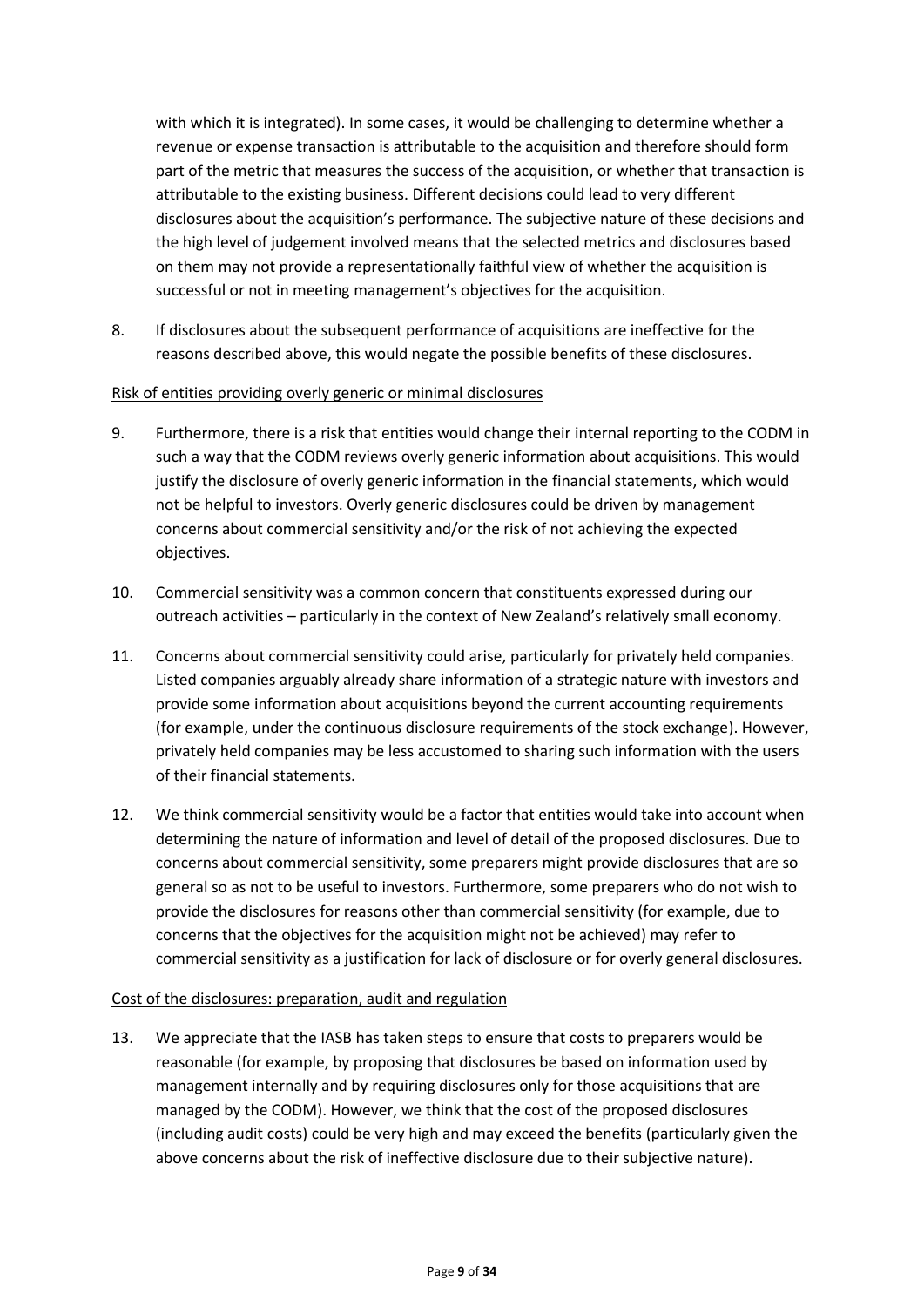- 14. We think that the proposed disclosures could give rise to the following costs.
	- (a) Preparation costs: We have heard concerns that the costs of providing the proposed disclosures may be high. Preparation costs could arise, for example, from having to 'sanitise' internally used metrics and targets so that they can be disclosed without giving away commercially sensitive information.
	- (b) Assurance costs: The proposed disclosures are relatively extensive and would increase the scope of the audit. Furthermore, we have heard concerns that the proposed disclosures may be difficult to audit. This could lead to more expensive audits for entities that acquire other businesses.
	- (c) Regulatory costs: It is likely that the proposed disclosures would be a focus area for regulators (particularly due to the degree of subjectivity and level of judgement required). Compliance with regulators' queries and reviews in relation to the proposed disclosures could indirectly lead to increased preparation costs and audit costs.
	- (d) Proprietary costs: Costs of providing information that an entity's competitors can use to gain competitive advantage (and the costs incurred in trying to avoid providing this information).

#### Asymmetry between reporting on business acquisitions vs reporting on organic growth

- 15. The proposals in the DP would introduce relatively extensive disclosure requirements about the subsequent performance of business acquisitions. However, no such disclosures are required for the organic growth of an entity – which could involve just as much capital outlay and have just as significant an impact on the entity's performance and position as growth through acquisitions, and could be of as much interest to investors.
- 16. There is already a difference in the extent of accounting requirements for growth through acquisitions as compared to organic growth. For example, goodwill and certain intangible assets can be recognised in a business combination, but not when they are generated internally. However, introducing significant disclosure requirements in relation to acquisitions would increase this 'imbalance' in information provided in the financial statements about the two different types of investment in the entity's growth. Arguably, it would be beneficial for investors to understand how successfully management is running the business as a whole and creating value for investors – be it through acquisitions or organic growth. This is linked to our comment in the cover letter about recommending that the IASB perform a holistic review of the accounting requirements for intangible assets, including those that are not currently recognised.
- 17. The IASB's Practice Statement *Management Commentary* notes that two of the key elements of management commentary are "management's objectives and its strategy for meeting these objectives" and "critical performance measures and indicators that management uses to evaluate the entity's performance against stated objectives". The nature of the proposed disclosures on the subsequent performance of acquisitions appears to be similar in nature to these elements of management commentary. Therefore, the proposed disclosures seem to fit better in management commentary than in the financial statements. If the proposed disclosures on the objectives and subsequent performance of acquisitions are included in an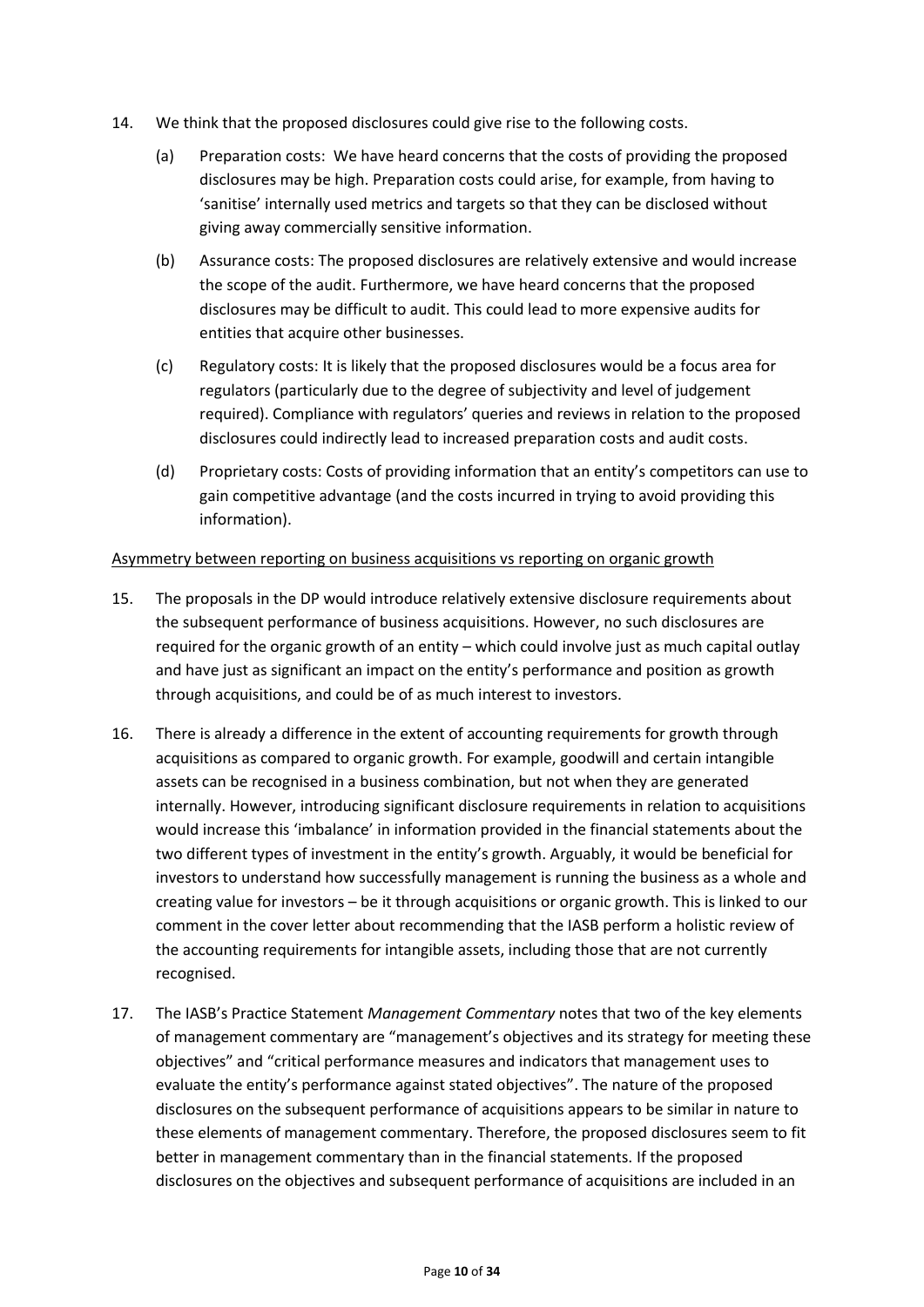entity's management commentary – together with information about the strategy and performance of the existing business (which we understand is already disclosed in management commentary by some entities) – then by reading the management commentary an investor would receive a holistic picture of the entity's performance and value creation.

#### Proposed considerations should the IASB be inclined to proceed with the proposed disclosures:

- 18. If the IASB is inclined to proceed with proposing the disclosures included in the DP, we think it would be very important for the IASB to consider the following before requiring these disclosures.
	- (a) Considering whether and to what extent it is possible to introduce safeguards to avoid the risk of disclosures being ineffective due to their subjective nature. For example, the IASB could consider providing principles-based guidance on the type of disclosures on objectives and metrics that would be expected or appropriate, or a certain minimum level of disclosures. While this may mean that some entities would need to collect certain information that they did not previously collect as part of their internal monitoring processes, it could help remove some of the subjectivity and bias around the proposed disclosures and ensure that investors are receiving a certain minimum level of useful information about acquisitions.
	- (b) Analysing the costs of providing the proposed disclosures. A careful consideration of the costs of the disclosures in practice – for example, by running field tests – could help the IASB confirm whether the benefits of the disclosures could outweigh the costs to preparers, and what changes to the proposed disclosures would be necessary for the benefits to exceed the costs.
	- (c) Carrying out a holistic review of the accounting and disclosure requirements for intangible assets, including those that are currently not recognised, before deciding whether to introduce the disclosures proposed in the DP.
	- (d) Working with the International Auditing and Assurance Standards Board (IAASB) with a view to ensuring that any proposed disclosures are verifiable for audit purposes, and to clarify what auditors' responsibilities would be in relation to the proposed disclosures.
- 19. If, after considering the above, the IASB decides to propose requiring the disclosures in the DP, we think that there are certain matters that would need to be clarified for constituents. For example, it would be important to clarify:
	- (a) whether comparative information must be restated when there is a change in the metrics used to assess the performance of the acquisition (given that changes in metrics can result in lack of year-on-year comparability);
	- (b) whether it is permitted to provide the proposed disclosures in aggregate for a number of similar acquisitions, particularly if the CODM monitors these acquisitions in aggregate (for highly acquisitive entities, this could reduce the cost and volume of the disclosures);
	- (c) that if the acquired business is integrated into the acquirer's existing business soon after the acquisition, information on performance metrics can be provided for the integrated business, if that is how the CODM monitors the success of the acquisition.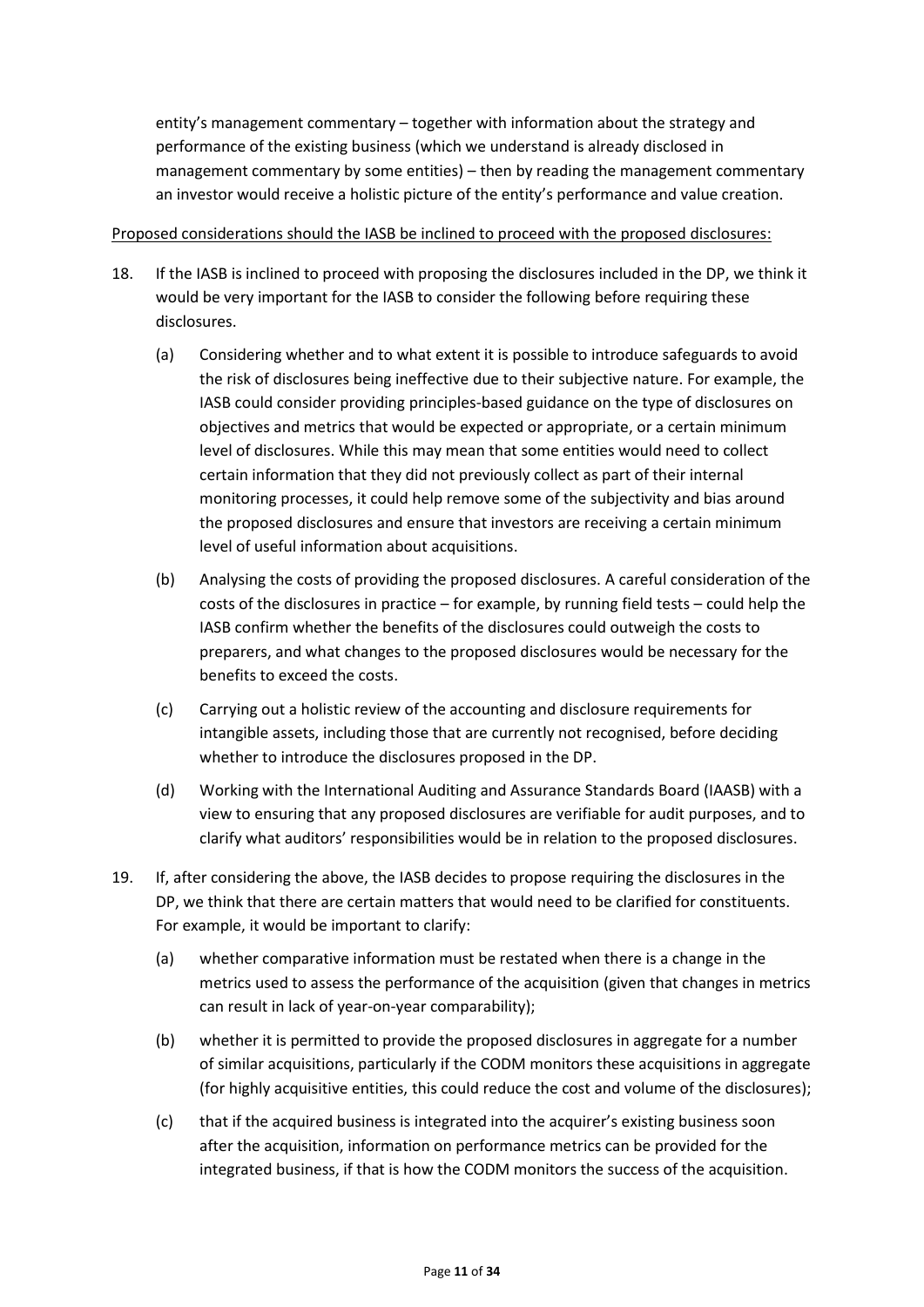(This is noted in the DP, but the inability to provide the proposed disclosures due to integration was a common concern that we heard, so it would be important to make this point very clear); and

- (d) if the CODM monitors the performance of the acquisition against targets established shortly after the acquisition, rather than the estimated targets that existed at the acquisition date, whether the updated targets can be used as the basis for disclosing 'the metrics that management (CODM) will use to monitor whether the objectives of the acquisition are being met' in the year of the acquisition.
- 20. As we do not support requiring the proposed disclosures on the subsequent performance of acquisitions in the financial statements, we have not answered Question 2(c)–(f) of the DP.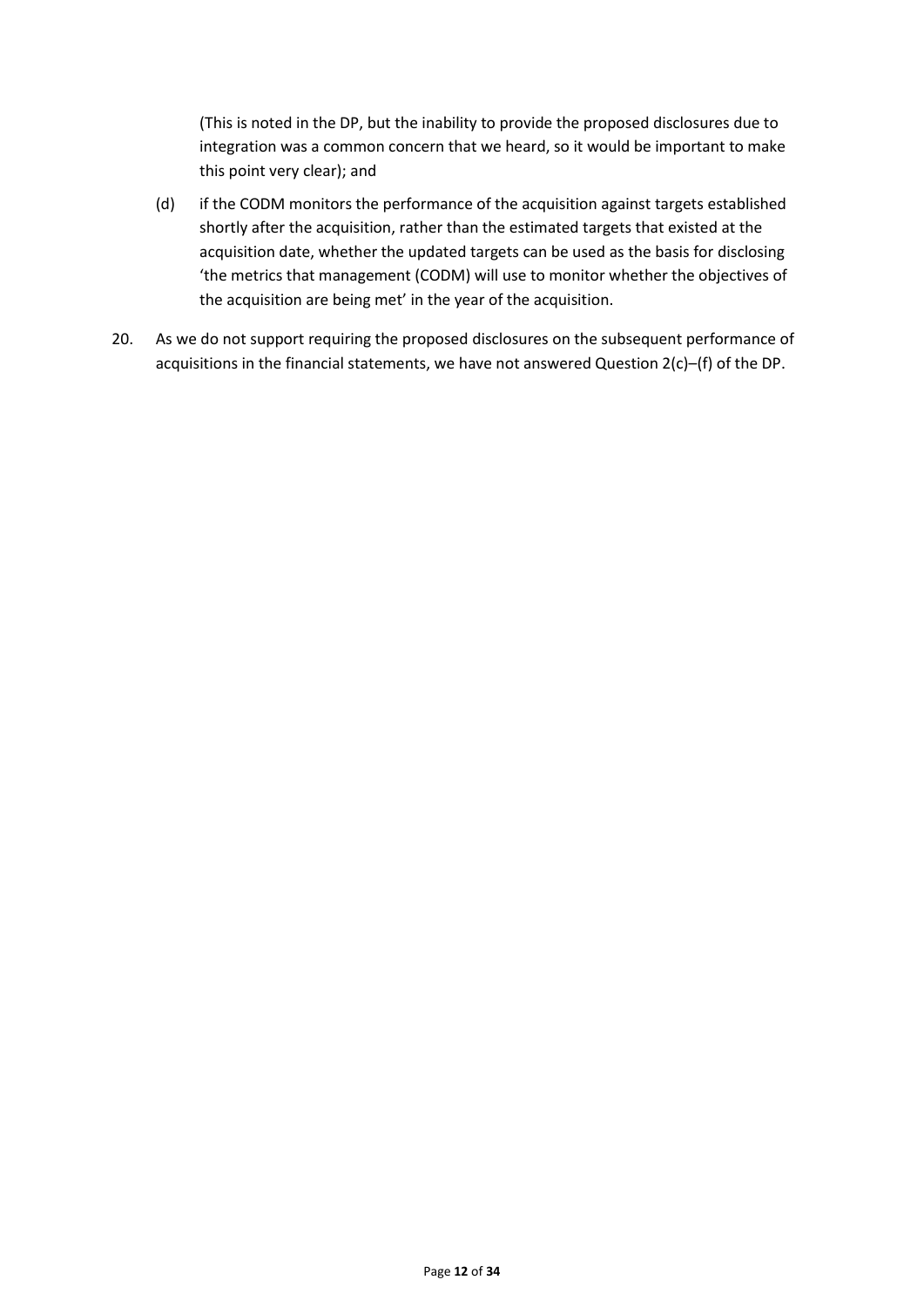Paragraphs 2.53–2.60 explain the Board's preliminary view that it should develop, in addition to proposed new disclosure requirements, proposals to add disclosure objectives to provide information to help investors to understand:

- the benefits that a company's management expected from an acquisition when agreeing the price to acquire a business; and
- the extent to which an acquisition is meeting management's (CODM's) objectives for the acquisition.

Do you agree with the Board's preliminary view? Why or why not?

### *Response to Question 3:*

- 21. We support the IASB's proposal to update the disclosure objectives in IFRS 3 to specifically refer to providing information on benefits expected from an acquisition. We note that IFRS 3 already requires entities to disclose the reason for the business combination, and the proposed specific disclosure objective could help enhance this disclosure.
- 22. Regarding the proposed specific disclosure objective to provide information on the extent to which acquisitions are meeting management's objectives: As noted in our response to Question 2 above, we do not support requiring the proposed disclosures on the subsequent performance of acquisitions in the financial statements.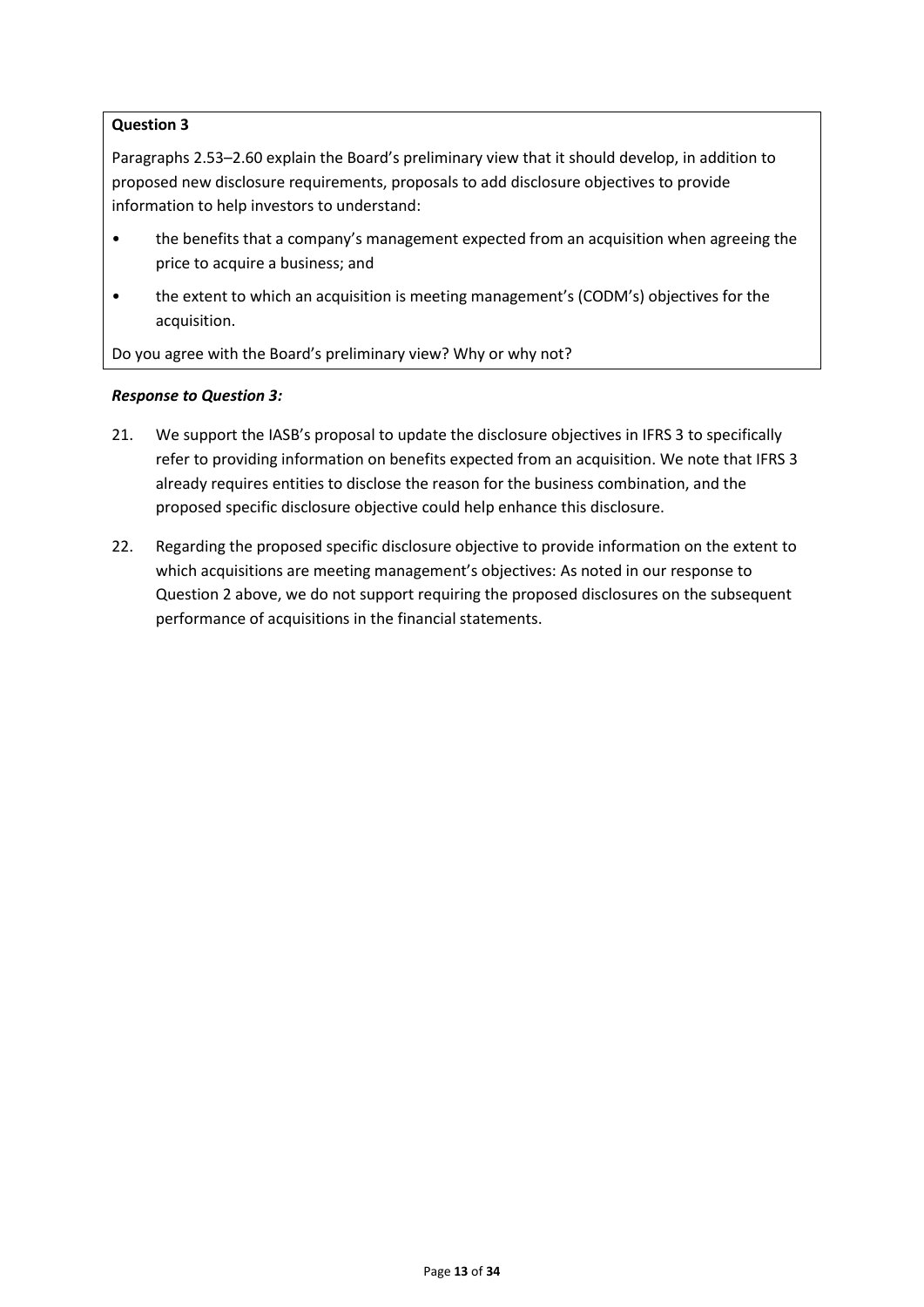Paragraphs 2.62–2.68 and paragraphs 2.69–2.71 explain the Board's preliminary view that it should develop proposals:

- to require a company to disclose:
	- a description of the synergies expected from combining the operations of the acquired business with the company's business;
	- when the synergies are expected to be realised;
	- the estimated amount or range of amounts of the synergies; and
	- the expected cost or range of costs to achieve those synergies; and
- to specify that liabilities arising from financing activities and defined benefit pension liabilities are major classes of liabilities.

Do you agree with the Board's preliminary view? Why or why not?

#### *Response to Question 4:*

#### *Proposed disclosures about synergies*

- 23. We do not agree with the IASB's proposal to require the specific disclosures on expected synergies from acquisitions as proposed in the DP.
- 24. We acknowledge that, in principle, the proposed specific disclosures on synergies could help provide investors with more useful information about the expected benefits of the acquisition and the rationale for the transaction price (and therefore the value of goodwill on acquisition). However, we are not convinced that the benefits of providing these disclosures would exceed the costs and risks explained below.
	- (a) Accuracy and completeness: We think there could be issues around the accuracy and completeness of the underlying information that will be used to prepare the proposed disclosures on synergies. We are aware that some acquirers have well-documented and detailed synergy calculations, whereas others do not. It is possible that the proposed specific disclosure requirements on synergies could encourage entities to consider and document expected synergies more carefully, which would be beneficial. However, some entities may continue to undertake acquisitions without detailed analysis and documentation of synergies – in which case the proposed disclosures would be prepared based on incomplete and potentially inaccurate information. Furthermore, it could be argued that despite an acquirer's efforts around the performance of due diligence, business acquisitions are always based on incomplete information. Therefore, there would be a certain degree of risk around the completeness and accuracy of the information underlying the proposed disclosures on synergies, even for entities that have robust processes around the analysis of synergies.
	- (b) Verifiability and cost of audit: We also have concerns about the auditability of the proposed disclosures on synergies. As noted above, depending on the robustness of an entity's analysis and documentation of synergies, the disclosures may be prepared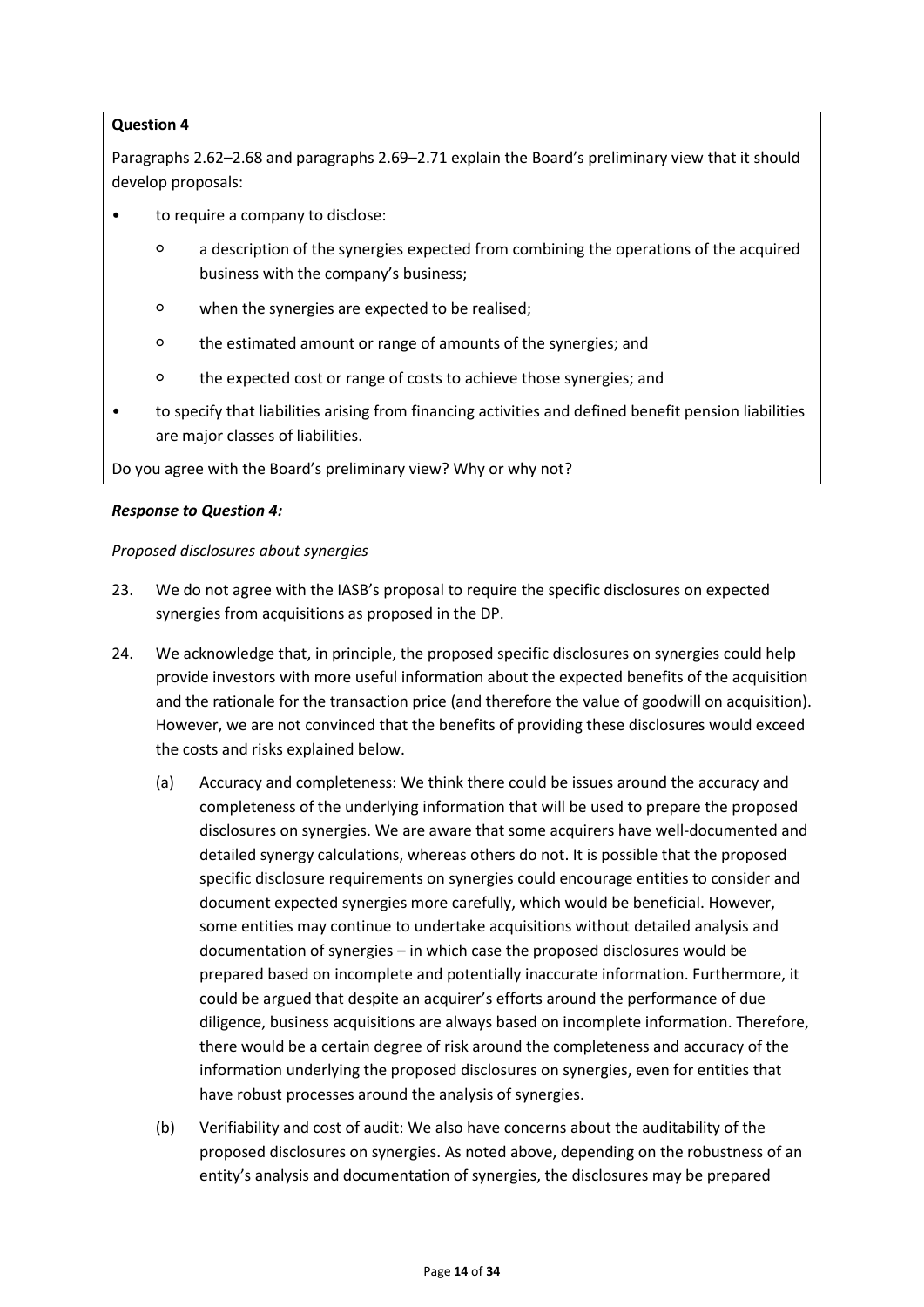based on incomplete and potentially inaccurate information. This would make such disclosures challenging to audit. We are also aware of concerns that auditors may be expected to opine on the reasonableness of management's expectations around synergies – which would effectively require the auditor to perform a due diligence exercise in relation to the acquisition. The process of determining the acquisition price, including the determination of expected synergies, is often complex. If auditors have to review this process to determine whether the disclosures on synergies are faithfully representative, this would significantly increase the scope and therefore the cost of the audit.

- (c) Concerns about commercial sensitivity: We are aware of concerns around the commercial sensitivity of these disclosures, and such concerns could affect the level of detail that entities are prepared to provide regarding expected synergies.
- 25. If the IASB proceeds with proposing the disclosures on synergies as described in the DP, we think it would be important to clarify certain matters to constituents. These include the acceptable level of disclosures on synergies (this may help mitigate concerns about commercial sensitivity to a certain extent), that synergies may not necessarily equal or be readily reconcilable to the transaction price itself, and what disclosures are required when no synergies are expected from an acquisition (for example, because the purchased business is unrelated to the existing business, or in case of a 'protective' acquisition). Furthermore, it would be important to clarify, through discussions with the IAASB, the auditor's role regarding assurance over the disclosures about synergies.

# *Proposal to specifically require disclosure of the acquiree's liabilities from financing activities and defined benefit pension liabilities*

- 26. We note that paragraph B64 of IFRS 3 requires disclosure of the amounts as at acquisition date for major classes of assets and liabilities assumed in a business combination. Therefore, under the current requirements, whether the acquiree's liabilities from financing activities and/or defined benefit pension plan are disclosed or not depends on whether they are considered to be major classes of liabilities.
- 27. Furthermore, paragraph 31 of IAS 1 *Presentation of Financial Statements* notes that if a certain disclosure is required by an IFRS Standard but it is not material, then the disclosure need not be provided – whereas additional disclosures that are not specifically required by IFRS Standards should be considered to enable users to understand a transaction. Therefore, if information about the acquiree's liabilities from financing activities and/or defined benefit pension plan liabilities are material, then separate disclosure of these liabilities would need to be considered under paragraph 31 of IAS 1 – even if the IASB does not specifically require the disclosure of these liabilities. Conversely, if these liabilities are not material, then application of paragraph 31 of IAS 1 would mean that these liabilities would not be disclosed, even if the IASB specifically requires the proposed disclosures.
- 28. For these reasons, we do not think it is necessary to introduce the proposed specific requirement to disclose the acquiree's liabilities from financing activities and defined benefit pension liabilities.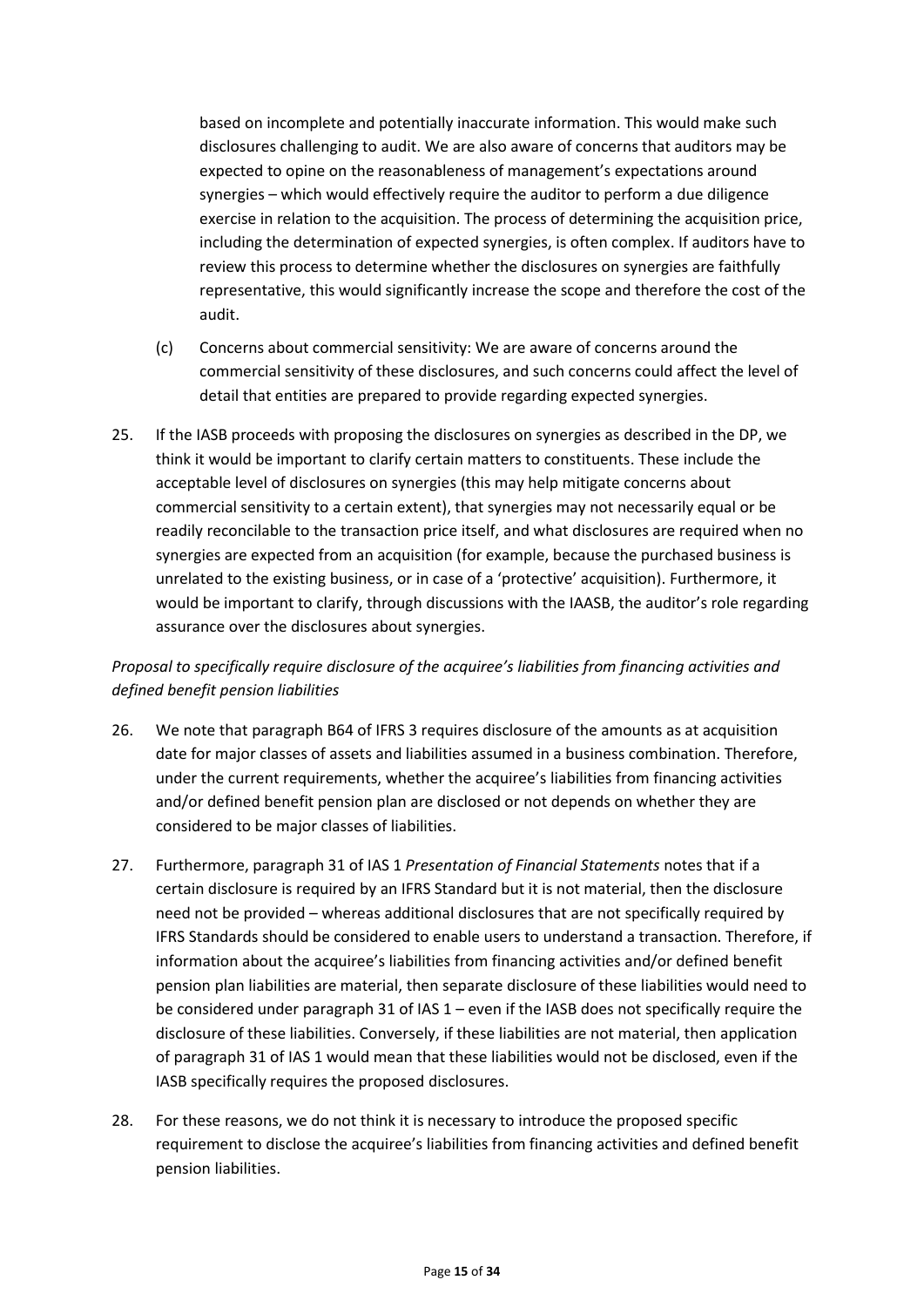29. We also note that the proposed requirement to disclose the acquiree's liabilities from financing activities and defined benefit pension liability is a rather specific requirement, as compared to the more principles-based requirements usually found in IFRS Standards.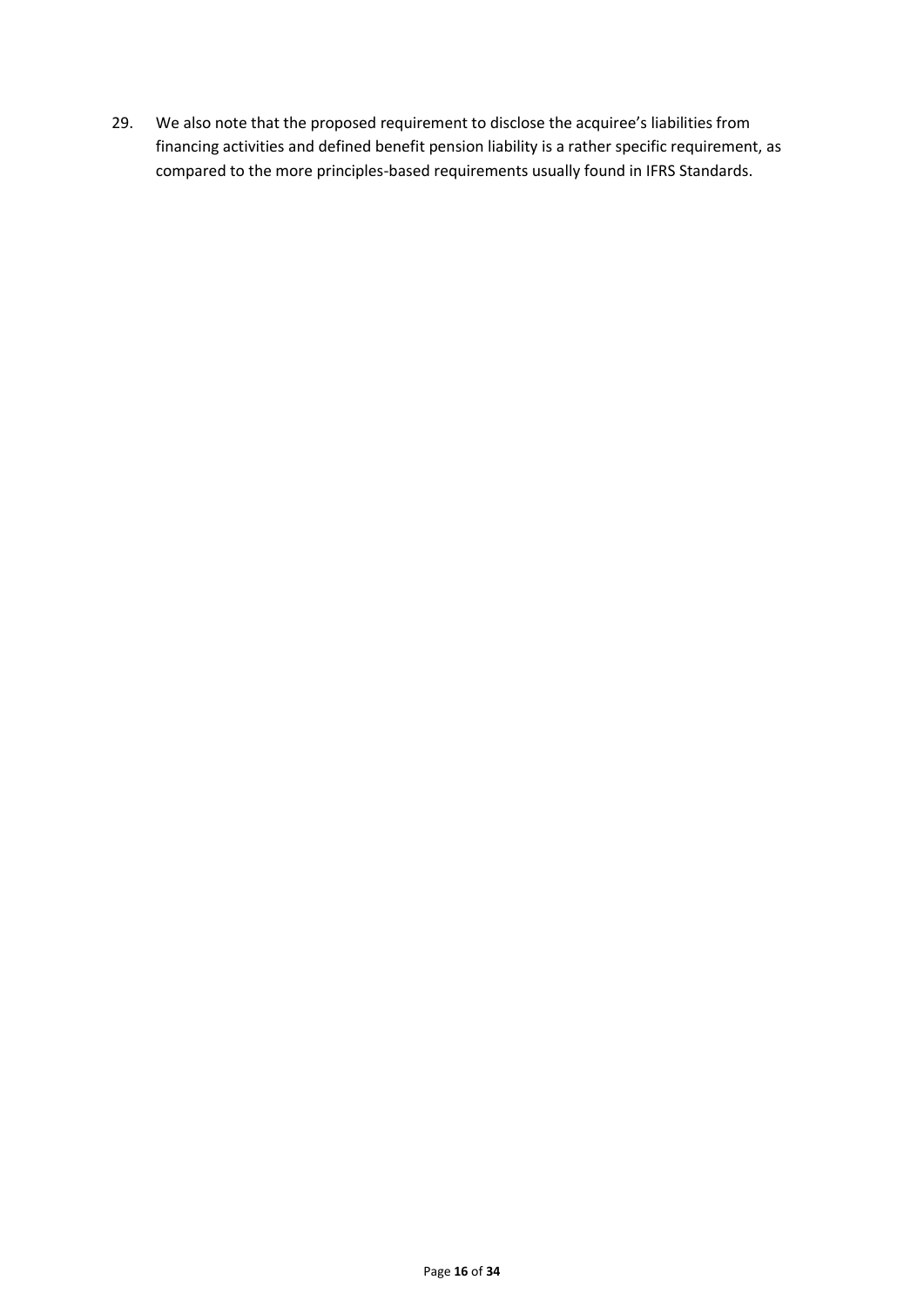IFRS 3 *Business Combinations* requires companies to provide, in the year of acquisition, pro forma information that shows the revenue and profit or loss of the combined business for the current reporting period as though the acquisition date had been at the beginning of the annual reporting period.

Paragraphs 2.82–2.87 explain the Board's preliminary view that it should retain the requirement for companies to prepare this pro forma information.

- (a) Do you agree with the Board's preliminary view? Why or why not?
- (b) Should the Board develop guidance for companies on how to prepare the pro forma information? Why or why not? If not, should the Board require companies to disclose how they prepared the pro forma information? Why or why not?

IFRS 3 also requires companies to disclose the revenue and profit or loss of the acquired business after the acquisition date, for each acquisition that occurred during the reporting period.

Paragraphs 2.78–2.81 explain the Board's preliminary view that it should develop proposals:

- to replace the term 'profit or loss' with the term 'operating profit before acquisition-related transaction and integration costs' for both the pro forma information and information about the acquired business after the acquisition date. Operating profit or loss would be defined as in the Exposure Draft *General Presentation and Disclosures*.
- to add a requirement that companies should disclose the cash flows from operating activities of the acquired business after the acquisition date, and of the combined business on a pro forma basis for the current reporting period.
- (c) Do you agree with the Board's preliminary view? Why or why not?

# *Response to Question 5:*

- 30. In the context of our disagreement with including the proposed disclosures on the subsequent performance of acquisitions in the financial statements (see Question 2 above), we agree with the IASB's proposal to retain the existing requirement to disclose 'pro forma' information on the revenue and profit of the combined business as if the acquisition occurred at the start of the year. We also agree that the IASB should develop guidance on how to calculate the abovementioned pro-forma information, as we are aware that it is often difficult for preparers to provide this information. However, our preference is not to require the proposed additional disclosures on operating cash flows.
- 31. If the IASB introduces the proposed disclosures on the subsequent performance of acquisitions that are monitored by the CODM, then we recommend retaining the existing disclosures on the acquiree's pro-forma and actual contribution to the group, but only for those acquisitions that are not monitored by the CODM. For acquisitions that are monitored by the CODM, the new disclosures on subsequent performance of acquisitions would mean that the existing disclosures on the acquiree's pro-forma and actual contribution to the group are unlikely to be needed by investors.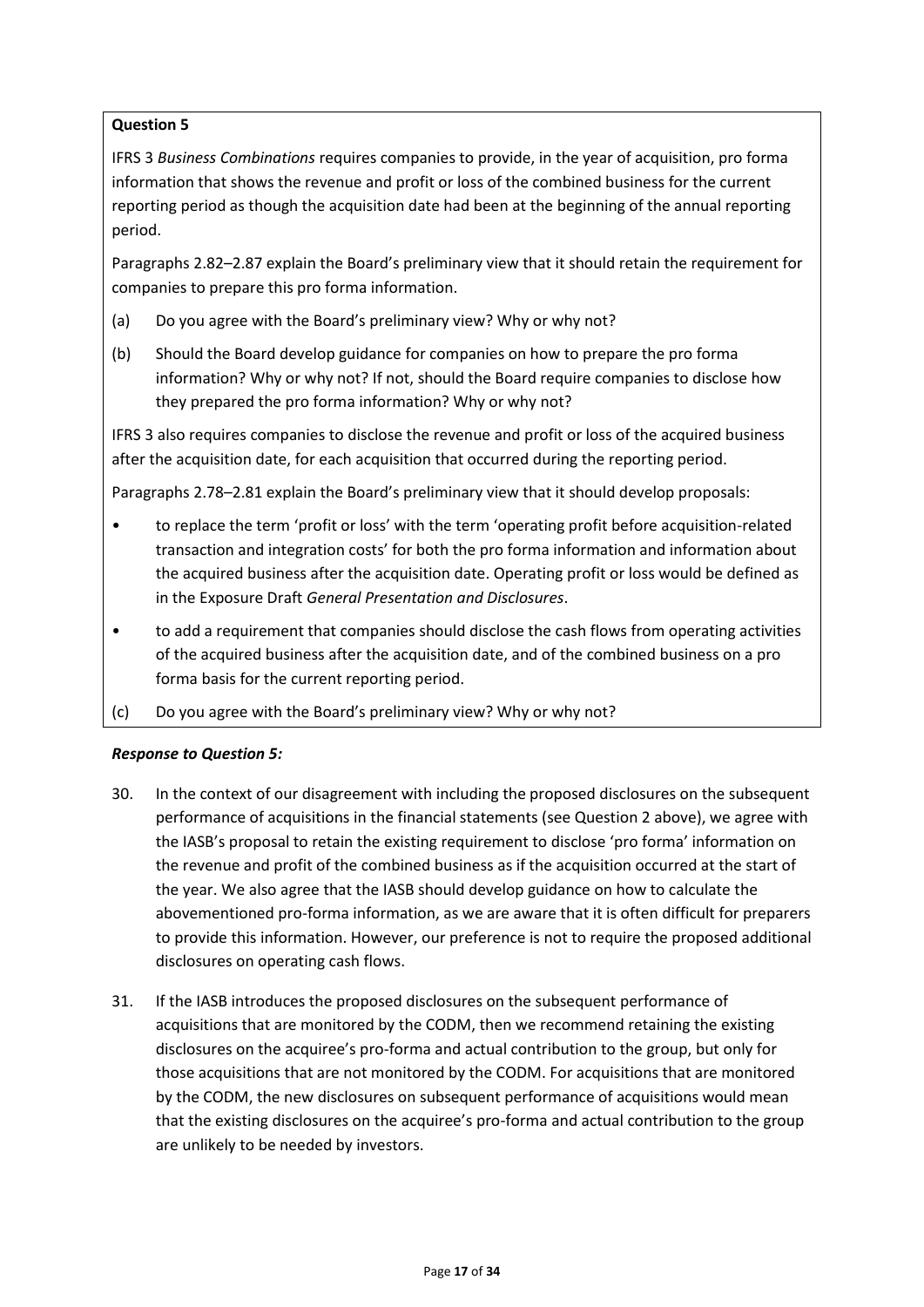32. Regarding the proposal to use term 'operating profit before acquisition-related transaction and integration costs' instead of 'profit or loss': We note that the determination of integration costs can be highly subjective. Therefore, if the IASB retains the existing pro-forma requirements and proposes the new disclosures on cash flows, using the term 'operating profit before acquisition-related transaction and integration costs' will add a layer of subjectivity to these disclosures.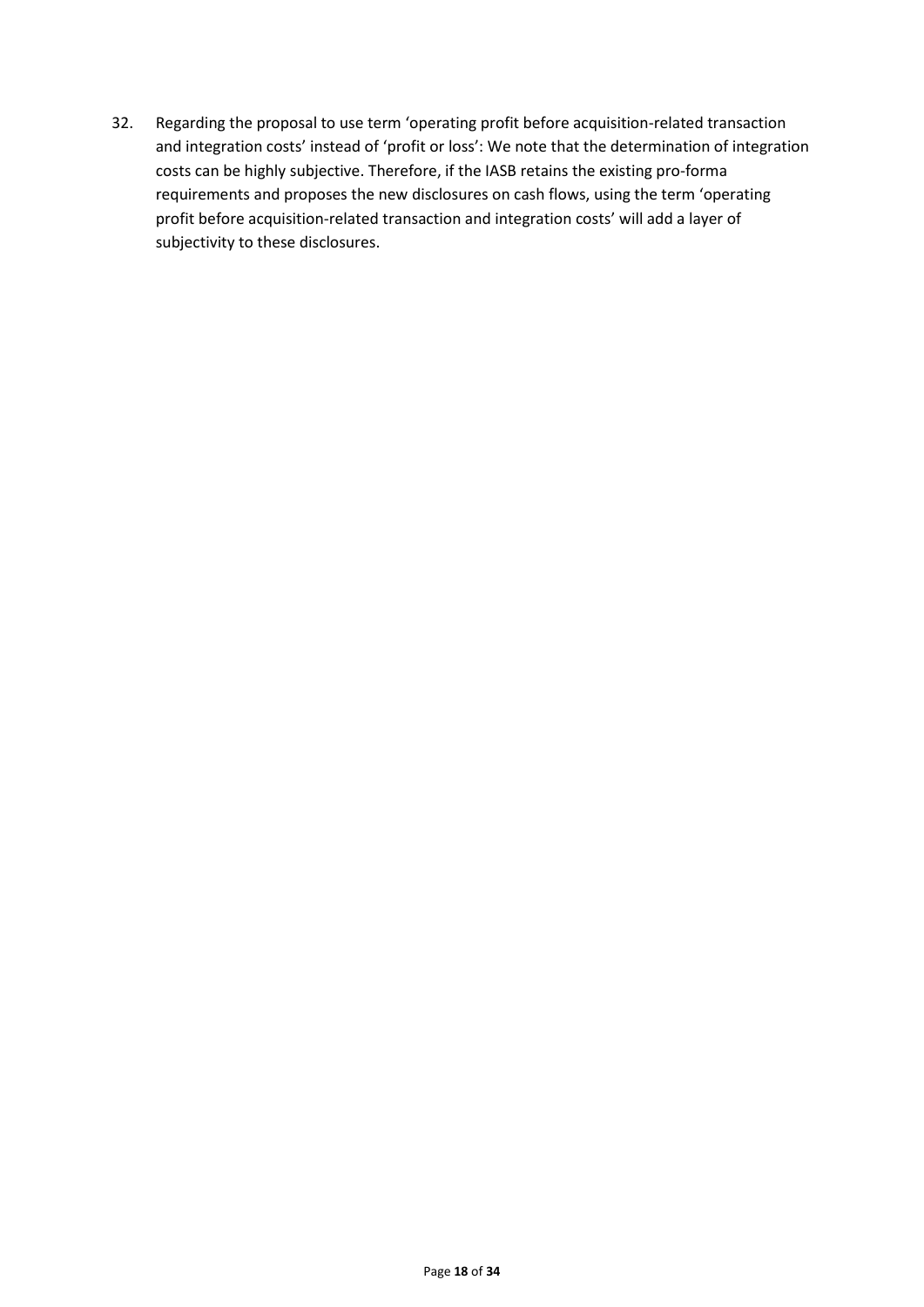As discussed in paragraphs 3.2–3.52, the Board investigated whether it is feasible to make the impairment test for cash-generating units containing goodwill significantly more effective at recognising impairment losses on goodwill on a timely basis than the impairment test set out in IAS 36 *Impairment of Assets*. The Board's preliminary view is that this is not feasible.

- (a) Do you agree that it is not feasible to design an impairment test that is significantly more effective at the timely recognition of impairment losses on goodwill at a reasonable cost? Why or why not?
- (b) If you do not agree, how should the Board change the impairment test? How would those changes make the test significantly more effective? What cost would be required to implement those changes?
- (c) Paragraph 3.20 discusses two reasons for the concerns that impairment losses on goodwill are not recognised on a timely basis: estimates that are too optimistic; and shielding. In your view, are these the main reasons for those concerns? Are there other main reasons for those concerns?
- (d) Should the Board consider any other aspects of IAS 36 in this project as a result of concerns raised in the Post-implementation Review (PIR) of IFRS 3?

# *Response to Question 6:*

*Questions 6(a) and (b): Whether it is possible to design a significantly more effective impairment test*

- 33. We think that without conducing a holistic review of IAS 36 and of the accounting requirements for intangible assets, it is not feasible to design an impairment test that is significantly more effective at recognising impairment losses on goodwill on a timely basis and at a reasonable cost.
- 34. As the DP notes, goodwill does not generate cash flows independently and cannot be measured directly. Therefore, goodwill must be tested for impairment together with other assets as part of a CGU or group of CGUs. Furthermore, unless and until the prohibition on recognising internally generated goodwill and certain other internally generated intangible items is removed, CGUs to which goodwill is allocated will often include unrecognised headroom from these items. Therefore, we consider that goodwill will inevitably be shielded by unrecognised headroom within the CGU, be it headroom generated before or after the acquisition.
- 35. We also agree that the IASB should not implement the alternative impairment method described as the 'headroom approach' in Section 3 of the DP. This method would not eliminate the shielding of goodwill and there would be issues around allocating the impairment amount between acquired goodwill and unrecognised 'headroom' items. Furthermore (as the DP notes) it will be costly for preparers to implement this model.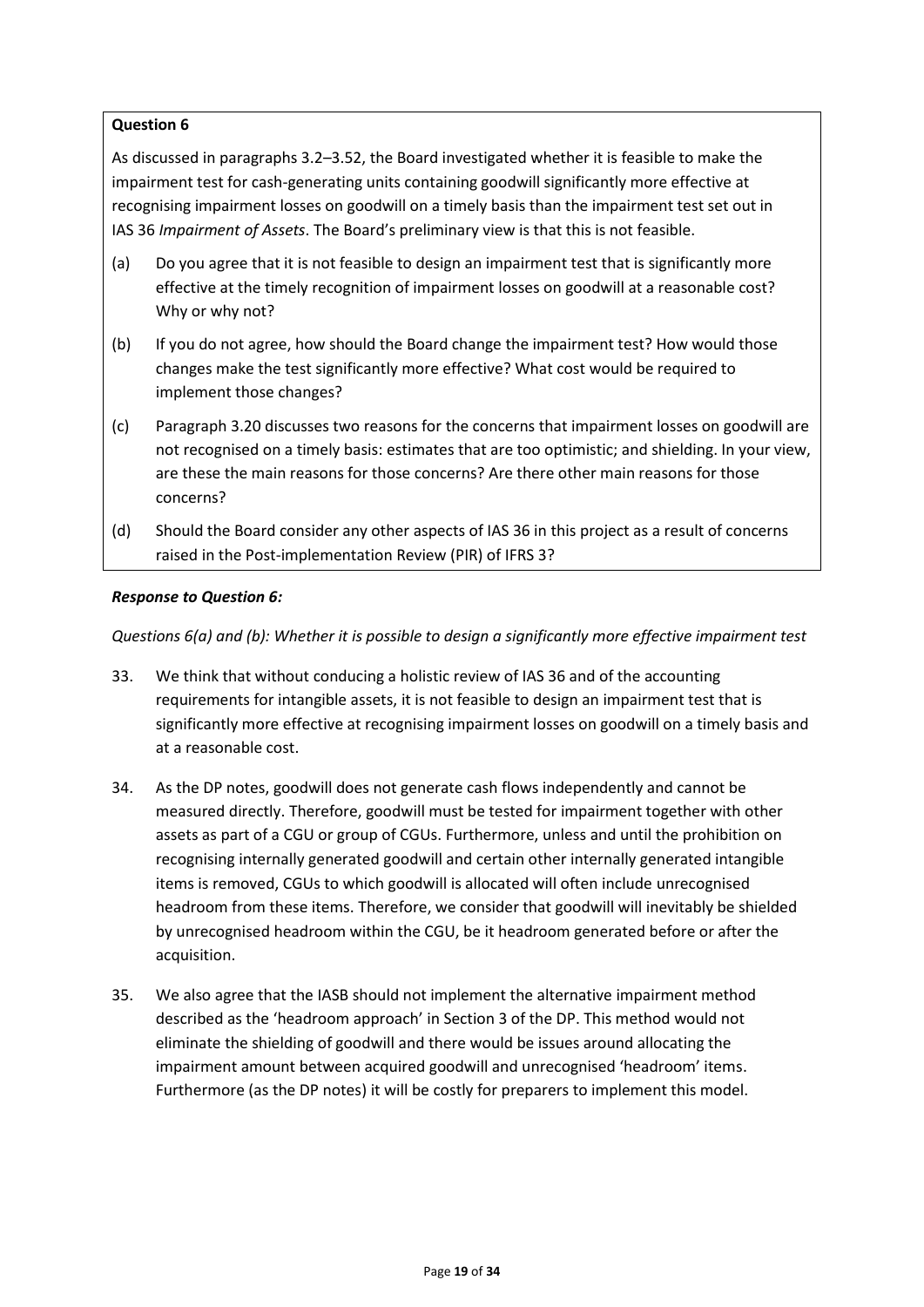### *Question 6(c): Reasons for concern that goodwill impairment losses are recognised too late*

36. We agree with the IASB that overly optimistic estimates in performing the impairment test and the shielding of goodwill within CGUs are the main reasons for the concern that goodwill impairment is not recognised on a timely basis. Our specific comments on these two concerns are included below.

### Management over-optimism

- 37. There are already some requirements in IAS 36 that attempt to mitigate the risk of management over-optimism, and we agree that in general, any additional safeguards to mitigate against this risk should come from the work of auditors and regulators.
- 38. However, it may be worth considering whether there are opportunities to enhance the existing safeguards in IAS 36. For example, we would recommend considering whether more emphasis should be given to the requirement to base cash flow projections on 'reasonable and supportable information'. Currently, IAS 36 requires cash flows in the value in use (VIU) calculation to be based on "reasonable and supportable assumptions" (paragraph 33(a)), and also to be based on budgets or forecasts approved by management (paragraph 33(b)). However, these are presented as two separate requirements. Therefore, there could potentially be tension between these two requirement. For example, an entity could potentially put more emphasis on basing the cash flows on forecasts approved by management – and these forecasts could be over-optimistic. This risk could be somewhat mitigated if the standard puts more emphasis on the requirement around 'reasonable and supportable assumptions'.

# **Shielding**

- 39. As noted above, we agree that shielding cannot be fully eliminated, because goodwill must be tested for impairment with a group of other assets, including certain intangible items that cannot be recognised on the balance sheet, and these can shield goodwill from impairment.
- 40. However, we note that the issue of shielding, as described in the DP, is compounded by issues around the identification of CGUs/groups of CGUs for the purpose of the impairment test and the allocation of goodwill to these CGUs. That is, allocating goodwill to excessively aggregated CGUs can exacerbate the impact of shielding.
- 41. A CGU is defined in IAS 36 as the "smallest identifiable group of assets that generates cash inflows that are largely independent of the cash inflows from other assets or groups of assets". However, we are aware that some entities default to identifying CGUs at the operating segment level, which is the maximum possible size under IAS 36 (paragraph 80(b)), and justify this by saying that this is the lowest level at which management monitors goodwill (paragraph 80(a) of IAS 36). Sometimes this means that the entire reporting entity is seen as a single CGU, and goodwill (sometimes from several acquisition) is tested for impairment together with all the assets and liabilities and unrecognised headroom of the whole reporting entity. While this might be appropriate in some cases, in other cases a more granular identification of CGUs would lead to a more meaningful goodwill impairment test and would decrease the impact of shielding.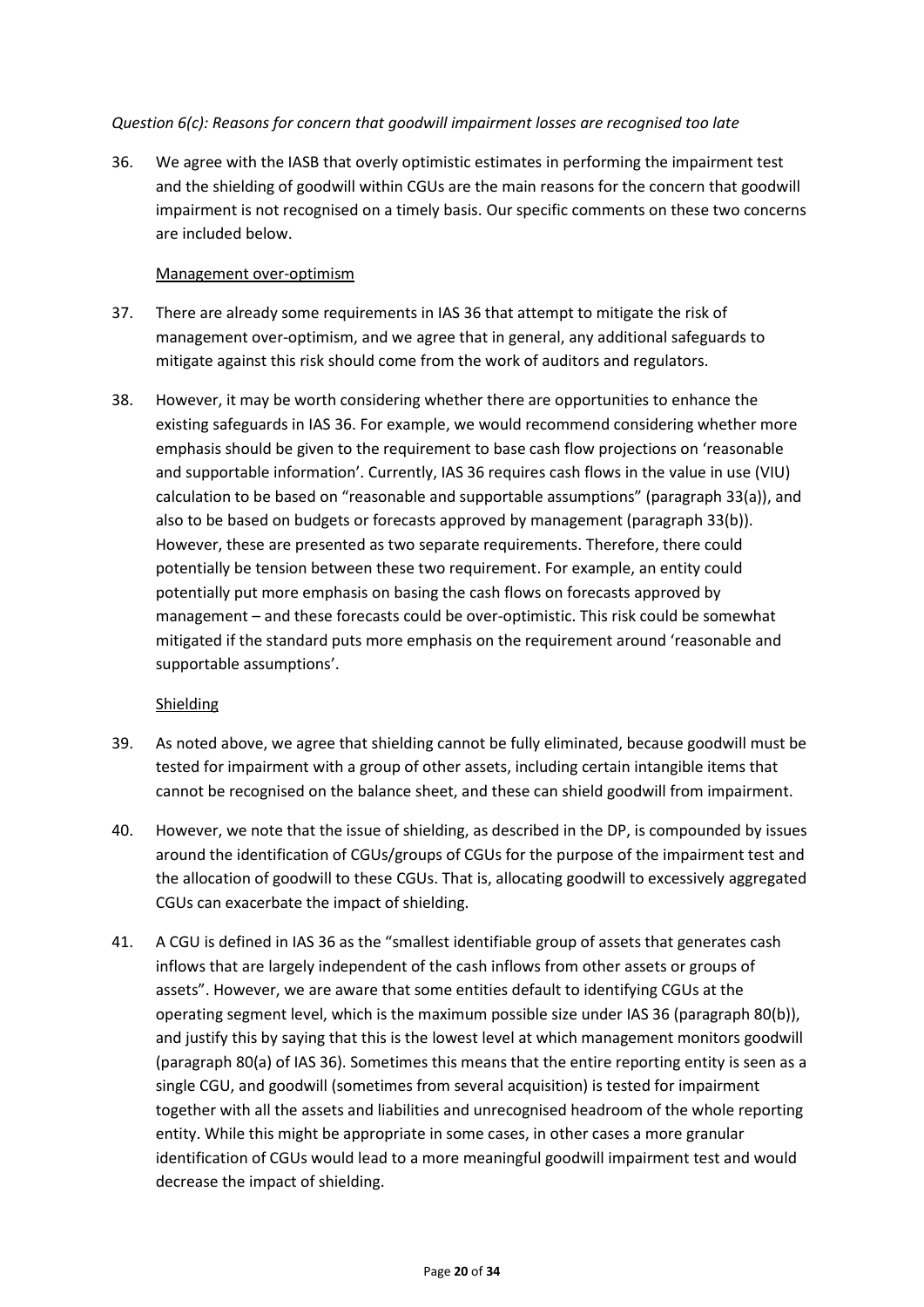- 42. To the extent that this issue arises from incorrect application of IAS 36, we think it is better addressed by auditors and regulators than through standard setting. However, the AASB Research Report notes that due to lack of clarity around the requirements in IAS 36 to allocate goodwill to CGUs, respondents said that these requirements are difficult to interpret and implement, require a high degree of subjectivity, and result in diversity in application.
- 43. Therefore, we recommend that additional guidance on allocating goodwill to CGUs or groups of CGUs should be provided.

### *Question 6(d): Should the IASB consider any other aspects of IAS 36*

44. As noted above, we recommend that the IASB consider developing additional guidance on the identification of CGUs and the allocation of goodwill to CGUs. The difficulties and subjectivity involved in allocating goodwill to CGUs for impairment testing purposes was one of the concerns raised by stakeholders during the IASB's PIR of IFRS 3. Therefore, in theory, this matter could be considered as part of this project. Alternatively, it could be considered as part of a holistic review of IAS 36 at a later stage.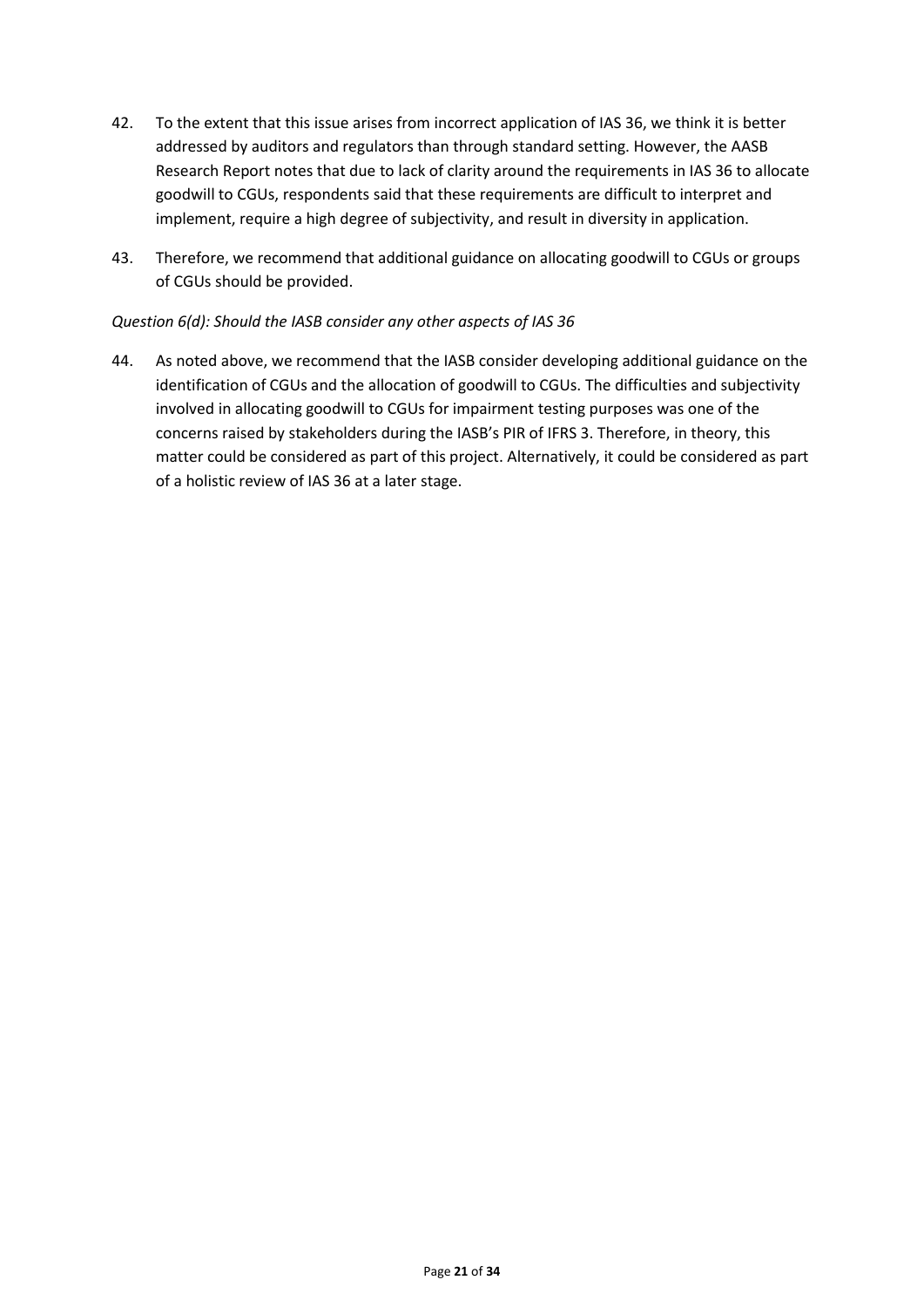Paragraphs 3.86–3.94 summarise the reasons for the Board's preliminary view that it should not reintroduce amortisation of goodwill and instead should retain the impairment-only model for the subsequent accounting for goodwill.

- (a) Do you agree that the Board should not reintroduce amortisation of goodwill? Why or why not? (If the Board were to reintroduce amortisation, companies would still need to test whether goodwill is impaired.)
- (b) Has your view on amortisation of goodwill changed since 2004? What new evidence or arguments have emerged since 2004 to make you change your view, or to confirm the view you already had?
- (c) Would reintroducing amortisation resolve the main reasons for the concerns that companies do not recognise impairment losses on goodwill on a timely basis (see Question 6(c))? Why or why not?
- (d) Do you view acquired goodwill as distinct from goodwill subsequently generated internally in the same cash-generating units? Why or why not?
- (e) If amortisation were to be reintroduced, do you think companies would adjust or create new management performance measures to add back the amortisation expense? (Management performance measures are defined in the Exposure Draft *General Presentation and Disclosures*.) Why or why not? Under the impairment-only model, are companies adding back impairment losses in their management performance measures? Why or why not?
- (f) If you favour reintroducing amortisation of goodwill, how should the useful life of goodwill and its amortisation pattern be determined? In your view how would this contribute to making the information more useful to investors?

# *Response to Question 7:*

*Question 7(a): Do you agree that the IASB should not reintroduce amortisation of goodwill? Why or why not?* 

- 45. We have heard mixed views from constituents regarding the subsequent accounting for goodwill, and like the IASB, we are aware that both the impairment-only model and the amortisation model have advantages and disadvantages. Our views on this topic are also mixed.
- 46. We are aware of the following arguments in favour of retaining the impairment-only model.
	- (a) There is an argument that core elements of goodwill as described in BC313–BC 318 of IFRS 3, i.e. synergies and the 'going concern' element, generate economic benefits over an indefinite time period. On this basis, the impairment-only model is appropriate for goodwill and the amortisation model is not (like other intangible assets with an indefinite life).
	- (b) Even if it is argued that the value of goodwill is consumed over a finite period, it could be difficult to reliably estimate the useful life of goodwill. The amortisation model is likely to result in an arbitrary amortisation expense amount being charged over an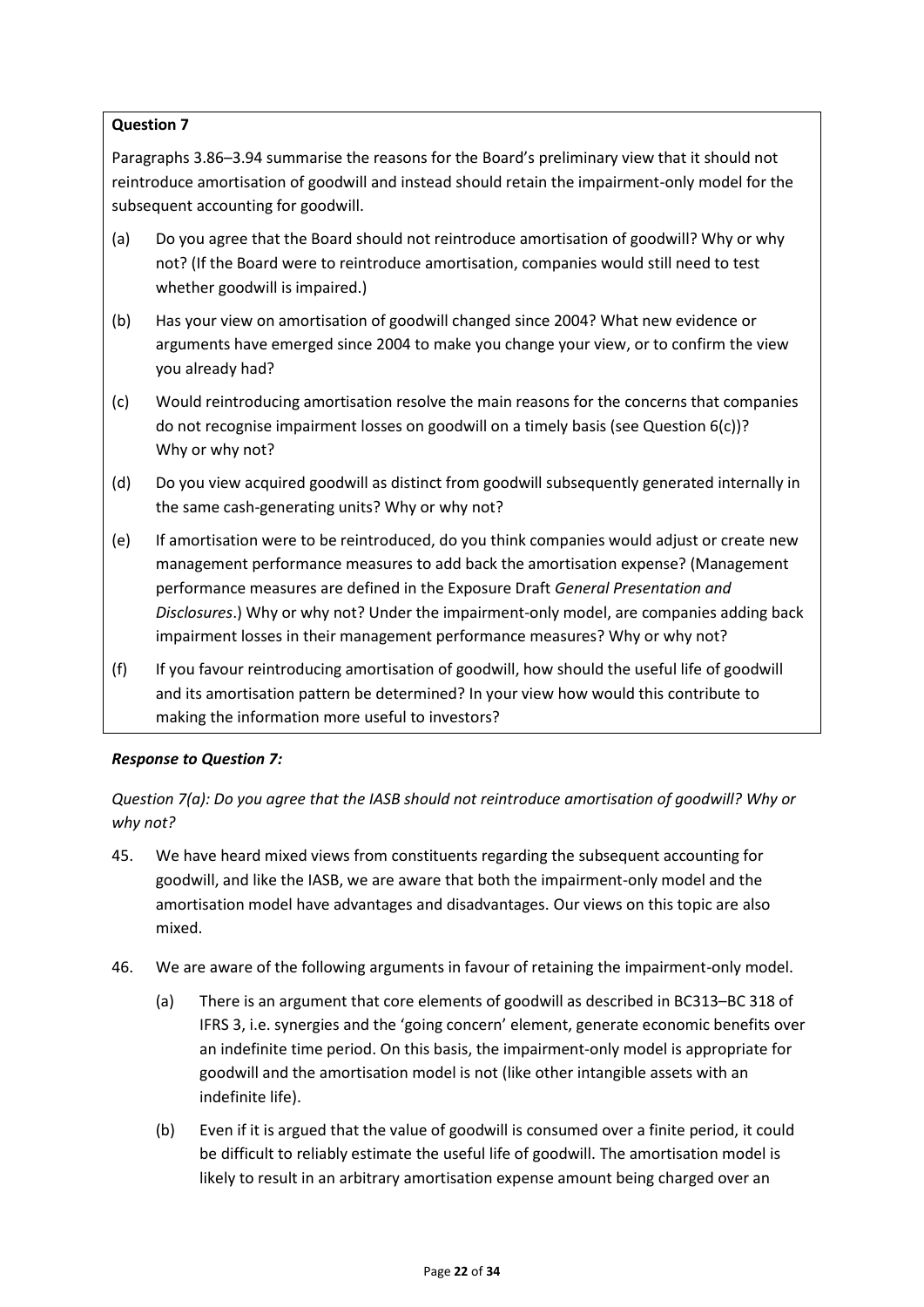arbitrary time frame. Such arbitrary information is unlikely to provide useful information to users of financial statements. On the other hand, the impairment-only model provides useful information to investors – about the fact that impairment has occurred (if that is the case), and about the underlying assumptions used in determining whether goodwill is or is not impaired.

- (c) While amortisation reduces the goodwill balance every year, it also increases headroom within the CGU every year, which could reduce the likelihood of an *impairment loss* being recognised when an acquisition is not performing as well as expected. The impairment test would still be performed under the amortisation method, but because of the regular decreases in the goodwill balance, it would be less likely that the carrying amount of CGUs to which goodwill is allocated would not be recoverable. Therefore, the amortisation method could lead to impairment losses being mislabelled as 'business as usual' amortisation.
- (d) For most assets, while amortisation is mandatory, it is also possible to capitalise certain costs incurred in relation to the asset. However, such capitalisation is not possible for goodwill. Therefore, under the amortisation method, there is a risk of a 'double-hit' to profit or loss in the same year: once from expenditure incurred to enhance goodwill, and again from amortisation.
- (e) While internally generated goodwill could possibly replace impaired or consumed amounts of acquired goodwill, in practice it is very difficult to distinguish between acquired goodwill and goodwill generated internally after the acquisition (see discussion further below). The extent to which internally generated goodwill replaces acquired goodwill could be limited, assuming that acquired goodwill generates benefits over an indefinite time period.
- (f) The reintroduction of amortisation would be a major change in accounting practice. While the amortisation method has some practical advantages over the impairmentonly model, it also has some disadvantages as compared to impairment-only, and it is not clear that a change in model would lead to an overall improvement in the accounting for goodwill and the information that is provided to investors.
- (g) This project has a relatively narrow scope in relation to impairment and accounting for goodwill, as it is based on a post-implementation review of IFRS 3 (which focuses on business combinations, rather than impairment or intangible assets). If the IASB was to reintroduce amortisation, this would require a wider scope project which would potentially consider other indefinite-lived assets, as well as possible amortisation methods and amortisation periods – which would require a lot of additional research. Therefore, the reintroduction of amortisation should be considered as part of a more comprehensive project on this subject – rather than as part of this project.
- 47. On the other hand, we are also aware of the following arguments in favour of the reintroduction of amortisation.
	- (a) As the IASB noted, there are concerns that under the current impairment-only model, the recognition of goodwill impairment is 'too little and too late'. By its nature, the goodwill impairment test is complex and requires a high degree of estimation, which is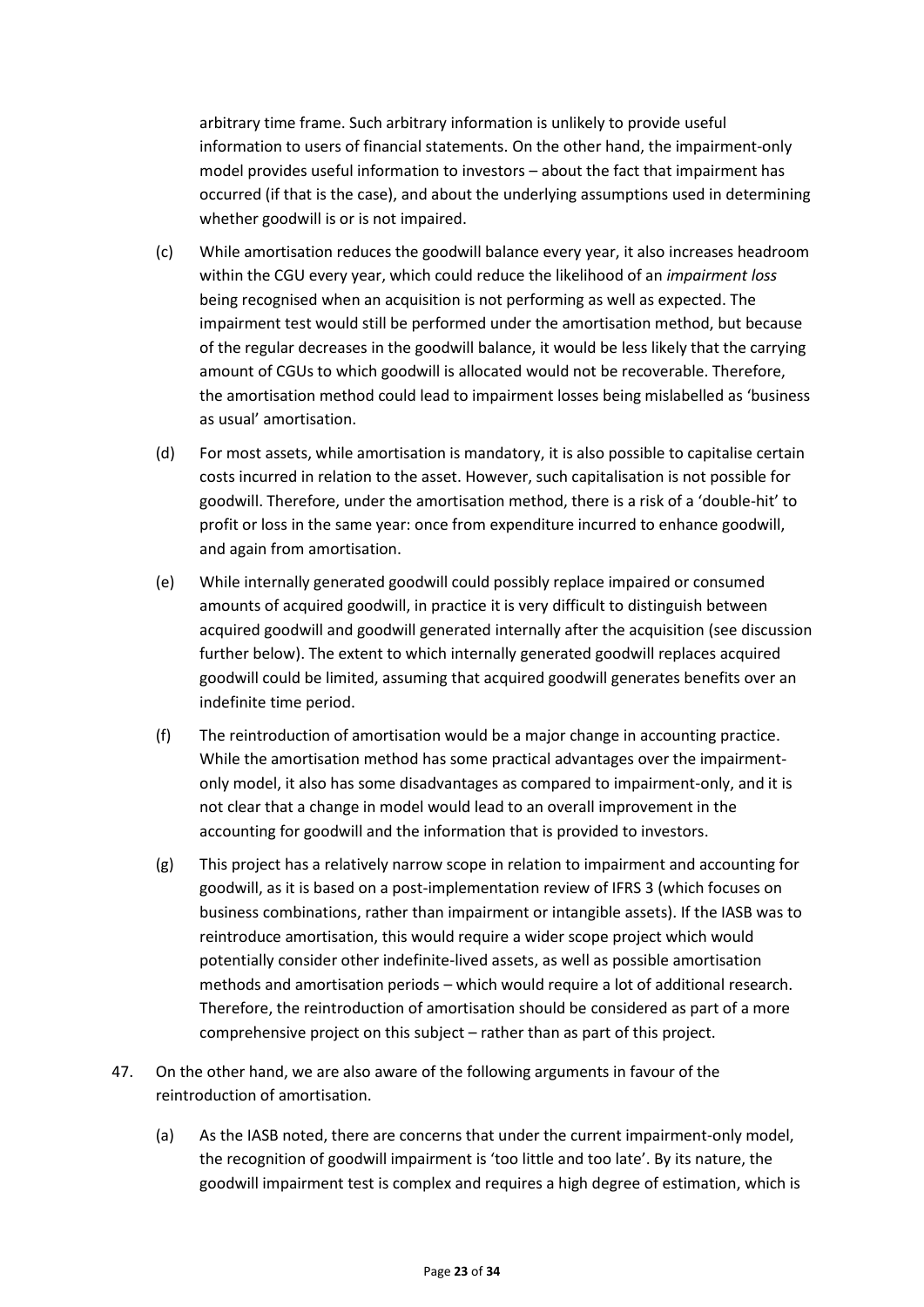subject to error and management over-optimism. As a result of this – as well as due to the effect of shielding – there is a high risk that goodwill balances are overstated. Amortisation would be a simpler and more effective way to ensure that the goodwill balance is not overstated. (Conversely, under the current impairment-only model there is also sometimes a tendency to fully impair the goodwill balance as soon as impairment is identified, even if some of the goodwill balance could be supported by future cash flows. Amortisation of goodwill could possibly address the risk of understated goodwill balances).

- (b) There is an argument that the economic benefits embodied within goodwill do not last indefinitely; rather, they are consumed by the entity over a finite time period and are replaced by internally generated goodwill (which is different to acquired goodwill). This consumption would be best reflected by amortisation.
- (c) Under the impairment-only model, goodwill remains on the balance sheet long after it has stopped being relevant or meaningful. An entity can be restructured several times and change significantly after an acquisition that gives rise to goodwill. Without regular amortisation, goodwill stays on the balance sheet throughout these changes and restructures (as long as the recoverable amounts of relevant CGUs exceed their carrying amounts) – even when the entity bears very little resemblance to either the acquired business or the original business as it existed at the time of the acquisition.
- (d) We have heard concerns that the goodwill impairment test is costly, particularly for medium-sized companies, which do not have the same level of resources and internal expertise as larger companies. For such companies in particular, amortisation would be a more cost-effective way of accounting for goodwill – including ensuring that goodwill is not overstated. Even though impairment testing would still be required under the amortisation model, amortisation coupled with the IASB's proposed indicators-based approach to goodwill impairment testing would mean that goodwill will need to be tested for impairment less often than it is currently, which could reduce costs for preparers.
- (e) The Basis for Conclusions on IFRS 3 explains that the core components of goodwill are the 'going concern' element of the acquired business and the synergies expected from the acquisition. While it could possibly be argued that these components of goodwill have an indefinite life, in practice the goodwill balance sometimes contains other intangible items that have finite useful lives and for which amortisation would be appropriate.
- (f) Determining the useful life of goodwill could be challenging and would require judgement, but it is not impossible. Before New Zealand adopted IFRS Standards, the standard on accounting for acquisitions (FRS 36 *Accounting for Acquisitions Resulting in Combinations of Entities or Operations*) included guidance on determining the estimated useful life of goodwill. In addition, the IASB could put a cap on the amortisation period to reduce complexity and avoid an overly optimistic estimation of useful life. Such caps could be based on academic research, the IFRS for SMEs Standard, or another current standard or standards used prior to the adoption of IFRS that allow amortisation with a cap on useful life.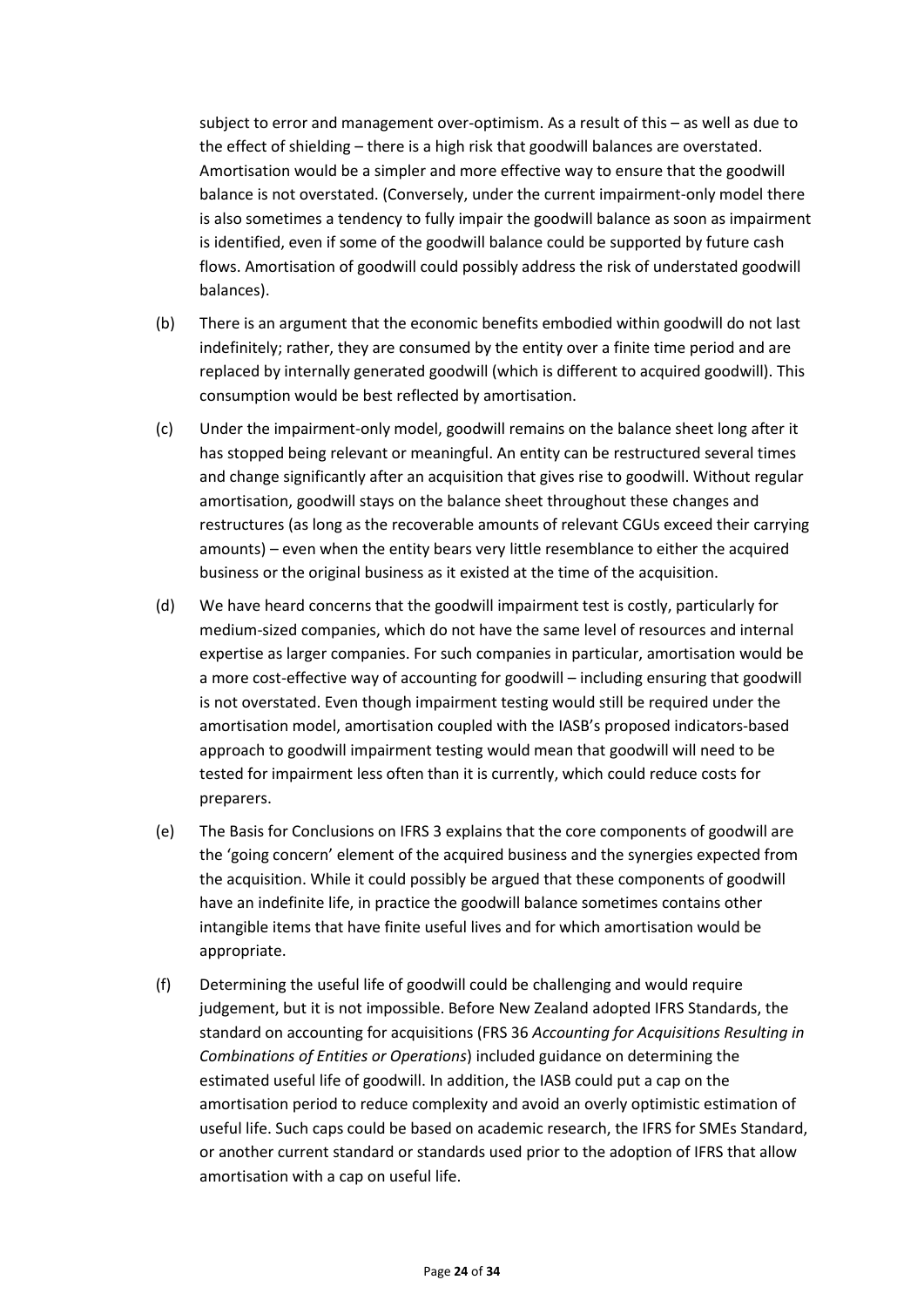- 48. On balance, we think that the IASB should retain the impairment-only model *at this time*, but reconsider whether to reintroduce amortisation after carrying out a holistic review of IAS 36 (including considering guidance on the determination of CGUs and the allocation of goodwill to CGUs), and of the accounting for intangible assets in general (including those intangible items that are not recognised under the current requirements). Having said this, we think it would be important to carry out this holistic review with some urgency.
- 49. To help the IASB decide on whether to retain the impairment-only model or to reintroduce goodwill amortisation (after carrying out the abovementioned holistic reviews), we think it may be useful for the IASB to conduct further research on the following.
	- (a) Whether goodwill is generally a wasting asset with a finite life or a non-wasting asset with an indefinite life – including investors' perception on this matter.
	- (b) Whether the hybrid approach discussed in the DP (i.e. applying the impairment-only model for the first few years after an acquisition and then applying amortisation) would result in useful information for investors.

# *Question 7(b): Has your view on amortisation of goodwill changed since 2004? What new evidence or arguments have emerged since 2004 to make you change your view, or to confirm the view you already had?*

- 50. At an outreach event, we asked New Zealand constituents whether their views on the subsequent accounting for goodwill have changed since 2004, when the impairment-only model was first introduced. About 40% of the attendees said that their views have changed, while about 60% have not changed their views. For the majority of those attendees whose views have changed since 2004, the change was in favour of amortisation – but about 7% of attendees changed their preference to impairment-only.
- 51. We are not aware of significant new conceptual arguments in favour of amortisation that the IASB is not already aware of. However, the practical issues that have been arising from applying IAS 36 since the impairment-only model for goodwill was introduced could possibly constitute a reason for reintroducing amortisation. Such practical issues include the length of time that goodwill has stayed on entities' financial statements, challenges around identifying CGUs and allocating goodwill to CGUs, the cost of performing the impairment test every year, the risk of management over-optimism in performing the impairment test, etc. Having said this, we would recommend a review of IAS 36 as a whole, as well as the accounting requirements for intangible assets in general, before considering the reintroduction of goodwill amortisation.

*Question 7(c): Would reintroducing amortisation resolve the main reasons for the concerns that companies do not recognise impairment losses on goodwill on a timely basis (see Question 6(c))? Why or why not?*

52. In terms of shielding, unlike the impairment-only model, amortisation targets goodwill directly, and therefore decreases the shielding effect and the risk of overstated goodwill. However, while amortisation could potentially reduce the carrying amount of goodwill in a timelier manner, it would not necessarily make the recognition of impairment losses more timely. This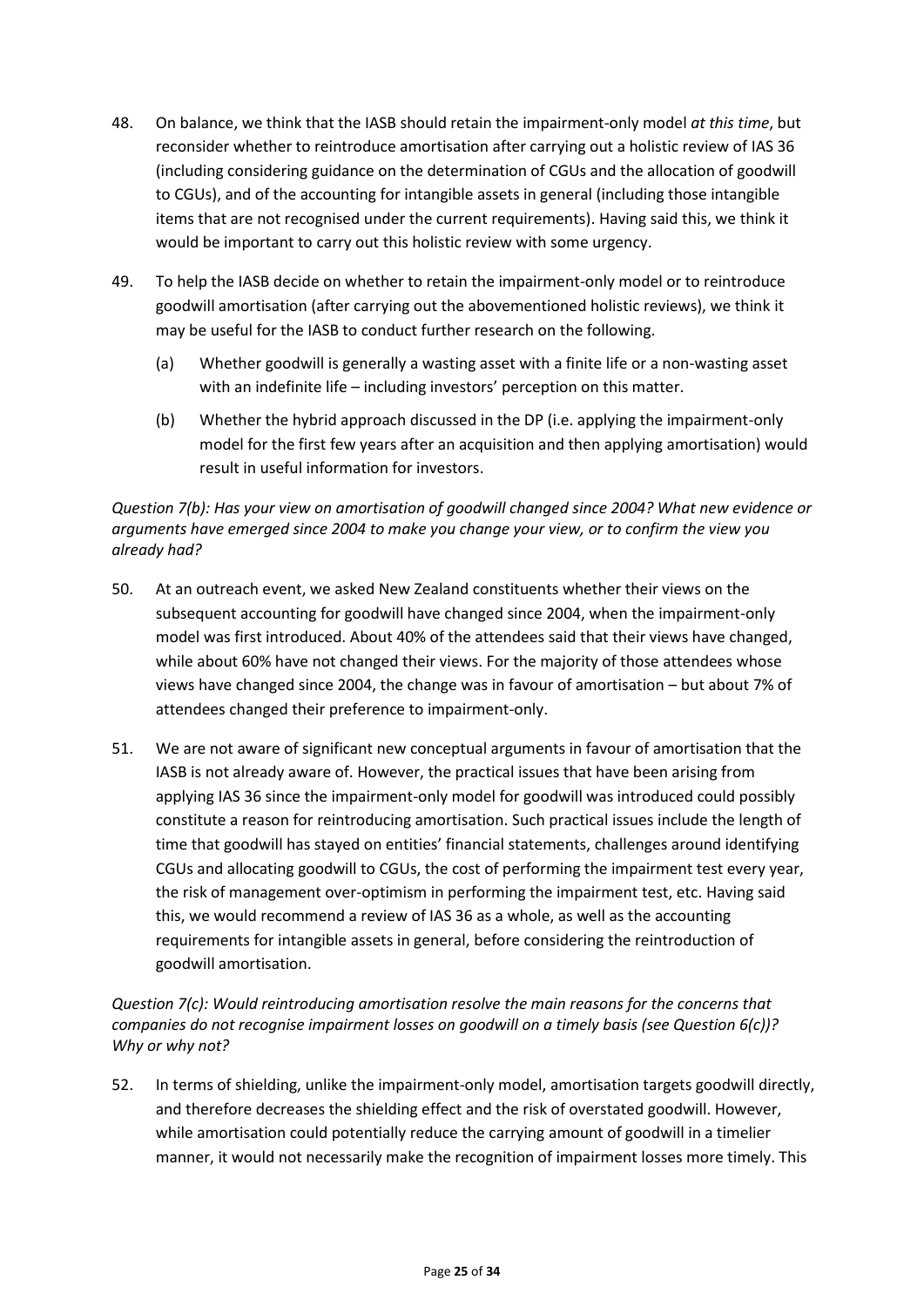is because the amortisation method could lead to impairment losses (as distinct from regular reduction in value through consumption) being mislabelled as regular amortisation.

53. In terms of over-optimistic estimates, the amortisation method would require management to estimate the useful life of goodwill and the expected pattern of consumption. These estimates could equally be subject to management over-optimism. On the other hand, it is possible that, under the amortisation method, the IASB would require a specific amortisation period or would introduce a cap on the permitted amortisation period. This would significantly decrease the impact of management over-optimism under the amortisation method. However, this would also increase the arbitrariness of the goodwill's useful life and amortisation amount, which would decrease the usefulness of this information.

# *Question 7(d): Do you view acquired goodwill as distinct from goodwill subsequently generated internally in the same cash-generating units? Why or why not?*

- 54. We think that in practice, it is difficult to distinguish between acquired goodwill and goodwill generated internally after the acquisition. Specifically, it is difficult to determine whether certain activities maintain the value of the acquired goodwill or create internally generated goodwill. Furthermore, it can be difficult to determine whether future expected benefits from new customers, a new product line or a new brand are related to the acquired goodwill (i.e. part of the synergies from the acquisition, or part of the 'going concern' element of the acquired entity which allows finding new customers, developing new products, etc.) – or whether it is new, internally generated goodwill that is unrelated to any previous acquisition.
- 55. However, if it is accepted that acquired goodwill has a finite useful life, then it is likely that it is replaced by internally generated goodwill.

*Question 7(e): If amortisation were to be reintroduced, do you think companies would adjust or create new management performance measures to add back the amortisation expense? Under the impairment-only model, are companies adding back impairment losses in their management performance measures? Why or why not?*

56. We think that companies are likely to adjust management performance measures to add back the amortisation expense.

*Question 7(f): If you favour reintroducing amortisation of goodwill, how should the useful life of goodwill and its amortisation pattern be determined? In your view how would this contribute to making the information more useful to investors?*

- 57. As noted above, on balance we do not recommend the reintroduction of amortisation of goodwill at this time.
- 58. However, if the IASB reintroduces amortisation, we would recommend that the IASB introduce a rebuttable cap on the amortisation period. We believe that this cap should be based on research, such as academic research on the lifespan of acquisitions' additive value. Introducing such a cap would mitigate the risk of over-optimistic estimations of the amortisation period and would simplify the amortisation requirements for preparers.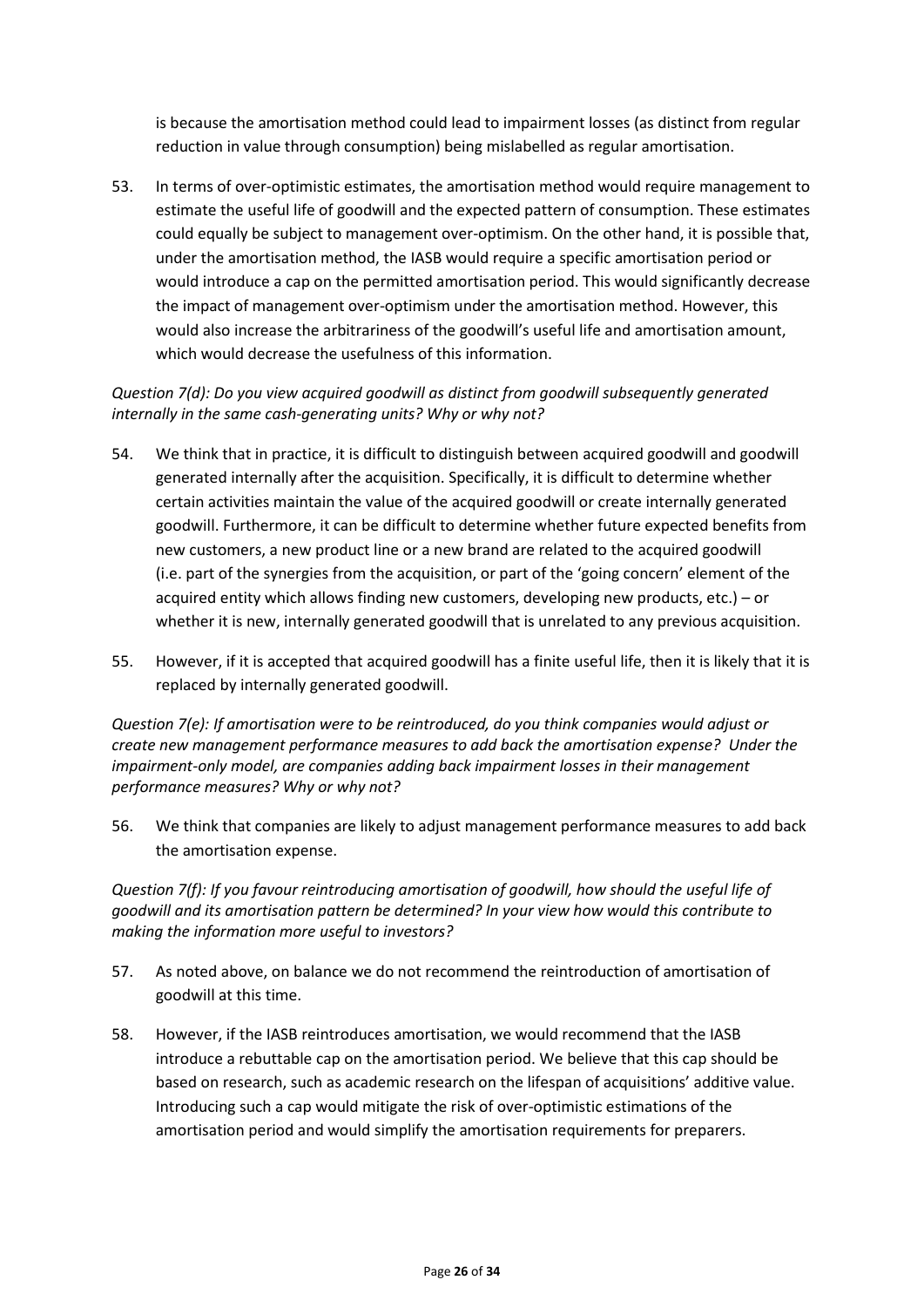Paragraphs 3.107–3.114 explain the Board's preliminary view that it should develop a proposal to require companies to present on their balance sheets the amount of total equity excluding goodwill. The Board would be likely to require companies to present this amount as a free-standing item, not as a subtotal within the structure of the balance sheet (see the Appendix to this Discussion Paper).

- (a) Should the Board develop such a proposal? Why or why not?
- (b) Do you have any comments on how a company should present such an amount?

#### *Response to Question 8:*

- 59. We strongly disagree with the IASB's proposal to require entities to disclose the amount of equity excluding goodwill on the balance sheet.
- 60. We appreciate that that the IASB's intention in making this proposal was to provide more transparency around goodwill, and help investors identify companies in which goodwill forms a large part of the equity balance. However, we disagree with the IASB's proposal for the following reasons.
	- (a) We acknowledge that goodwill has certain characteristics that make it different to most other assets (as discussed in the DP) – but it is nevertheless an asset for the purpose of IFRS Standards. Presenting the amount of equity excluding goodwill could imply that goodwill is not an asset and should not be recognised on the balance sheet.
	- (b) If the amount of equity excluding goodwill is useful information for investors, it would be easy for investors to calculate that amount themselves, without that amount being presented on the balance sheet. Separate disclosure of goodwill (either on the balance sheet or in the notes) is already required in IFRS Standards. Moreover, the IASB ED *General Presentation and Disclosures* proposed that goodwill be presented as a separate line item on the balance sheet.
	- (c) Having two equity balances may be confusing for some users of financial statements and they may question which amount represents the 'true' equity position of the entity. Furthermore, if there are users who do not know how to calculate the amount of equity excluding goodwill themselves, for such users the presentation of two equity balances could be even more confusing.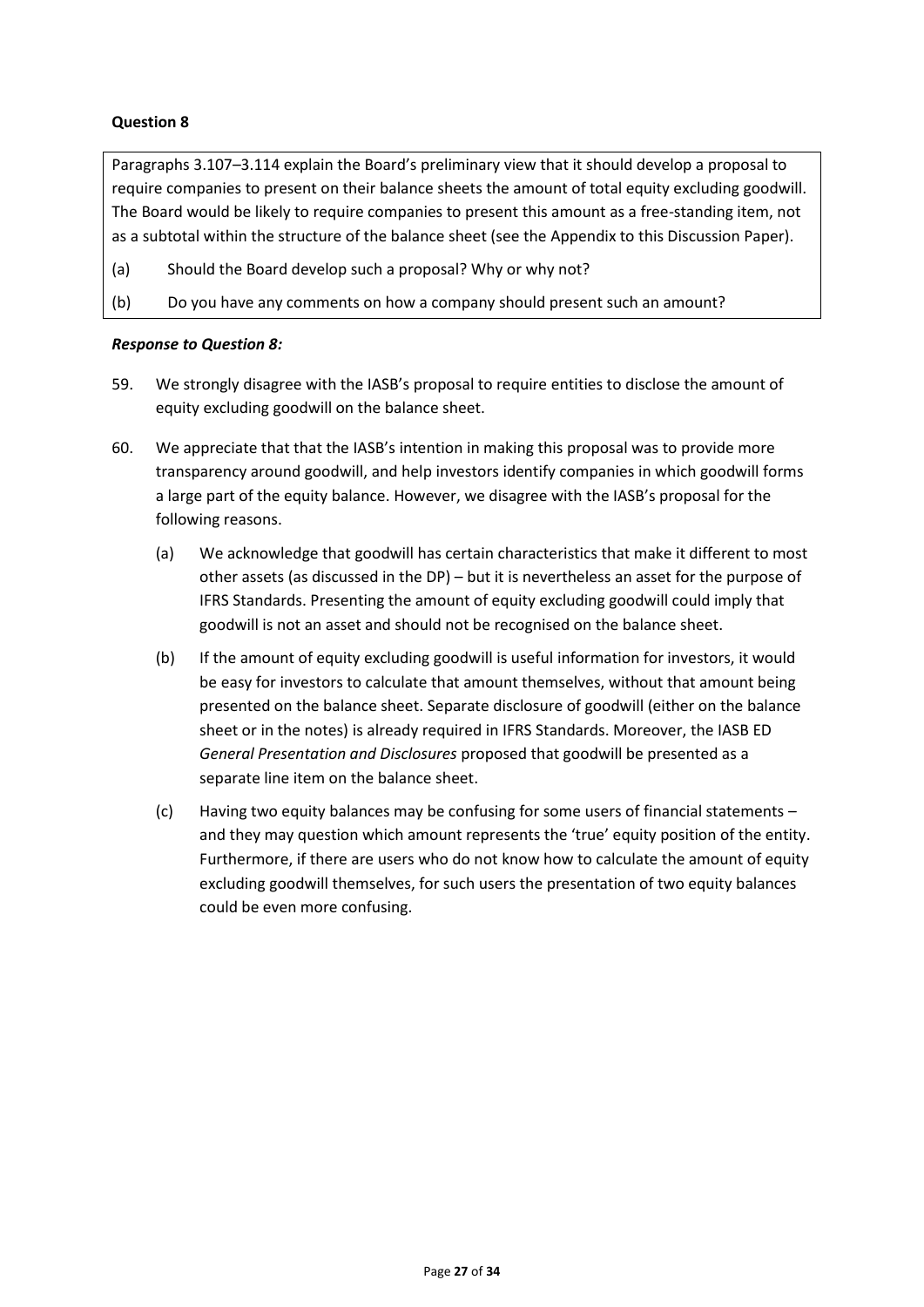Paragraphs 4.32–4.34 summarise the Board's preliminary view that it should develop proposals to remove the requirement to perform a quantitative impairment test every year. A quantitative impairment test would not be required unless there is an indication of impairment. The same proposal would also be developed for intangible assets with indefinite useful lives and intangible assets not yet available for use.

- (a) Should the Board develop such proposals? Why or why not?
- (b) Would such proposals reduce costs significantly (see paragraphs 4.14–4.21)? If so, please provide examples of the nature and extent of any cost reduction. If the proposals would not reduce costs significantly, please explain why not.
- (c) In your view, would the proposals make the impairment test significantly less robust (see paragraphs 4.22–4.23)? Why or why not?

### *Response to Question 9:*

- 61. If the IASB retains the impairment-only model for goodwill, then we do not agree with the IASB's proposal to move to an indicator-based approach to goodwill impairment testing. We recommend retaining the current requirement to test goodwill for impairment every year.
- 62. Moving to an indicator-based approach could lead to some loss of robustness in the goodwill impairment process, because an indicator of impairment could be inadvertently missed or ignored due to management over-optimism, or due to incorrect assumptions as to when goodwill impairment can occur (as explained further below). This would result in not recognising impairment losses on time. This would exacerbate the concern over late recognition of impairment losses.
- 63. By contrast, if goodwill must be tested for impairment every year, there is less risk that an impairment loss will be missed. For example, if the entity's competitor launches a new product, under an indicator-based approach it would be relatively easy to argue that this does not constitute "significant changes with an adverse effect on the entity […] in the technological, market, economic or legal environment in which the entity operates" (IAS 36, paragraph 12), and does not indicate that goodwill is impaired. However, if the annual impairment test requirement was retained, management would need to quantify the impact of the competitor's new product launch on the future cash flows or fair value of the relevant CGU, which could result in the recognition of an impairment loss that may have otherwise been missed. Furthermore, some may assume that a CGU must be making a loss for an impairment of goodwill to occur. This could lead to an assumption that as long as the operations relating to the CGU are profitable, there are no indicators of goodwill impairment. Again, this could lead to goodwill impairment not being recognised, as goodwill can be impaired even if the related business is profitable (albeit not profitable enough to support the carrying amount of the assets within the CGU). There is good discipline in performing the goodwill impairment test every year.
- 64. Performing the impairment test every year means that the impairment model gets refined over time, and the entity's experience and expertise in relation to performing the impairment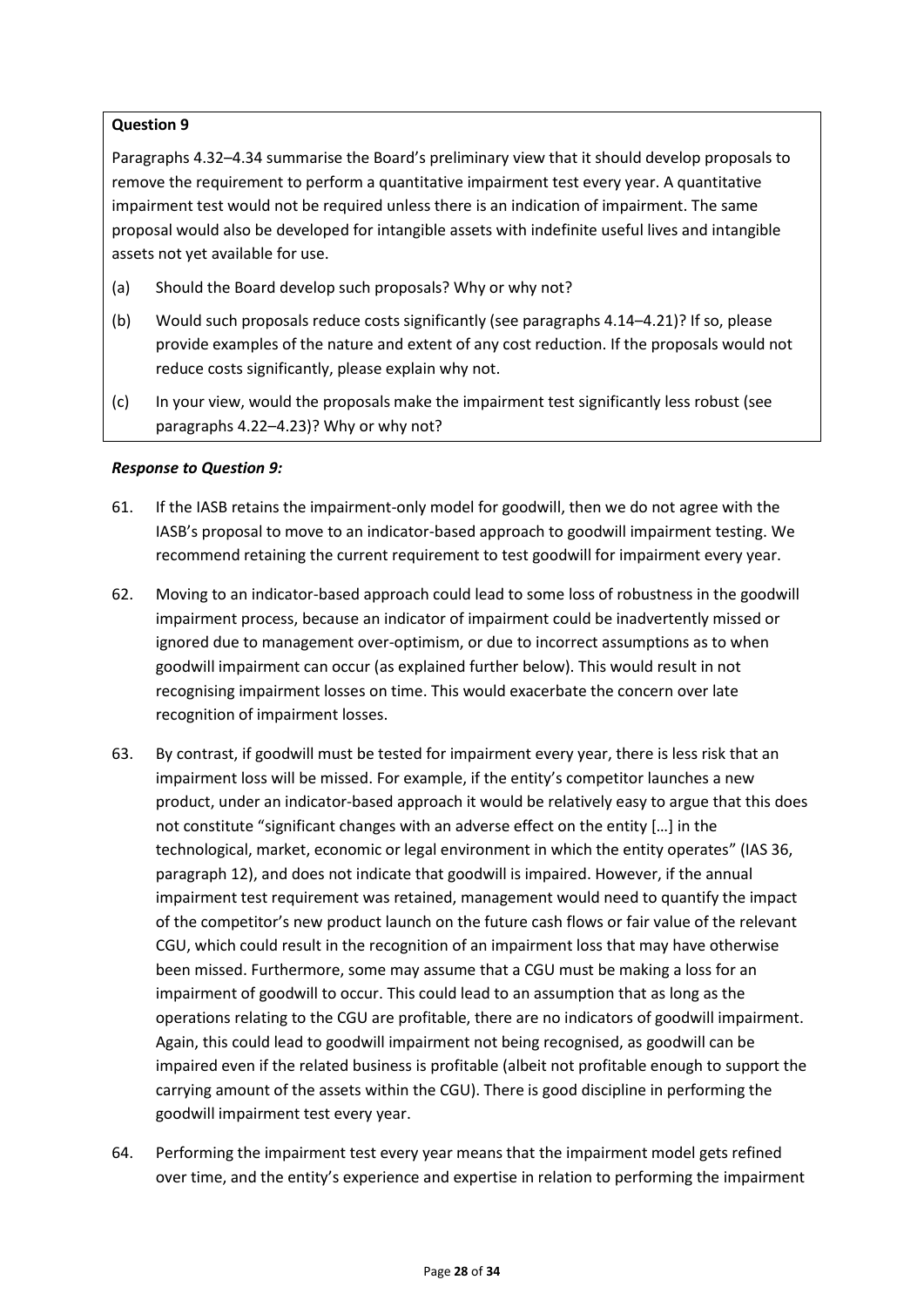test is maintained. This benefit would not be available to entities that perform the impairment test only when there are indicators of impairment.

- 65. Cost savings from not performing the impairment test every year may be negated by the cost of assessing whether there are indicators of impairment – and the potential additional costs of preparing a goodwill impairment model when one has not been prepared for a long time (including regaining expertise in performing the impairment test).
- 66. Having said this, moving to an indicator-based approach could be appropriate if the IASB reintroduces goodwill amortisation. If goodwill is amortised, then there is less risk that missing an impairment indicator would result in an overstated goodwill balance.
- 67. If the IASB implements an indicator-based approach for goodwill impairment testing, we think it would be important to enhance the requirements and guidance in IAS 36 around the indicators of impairment. This could include developing new indicators specifically in relation to goodwill, developing specific guidance on applying existing indicators to goodwill, or developing a list of indicators that must be present to presume that goodwill is not impaired. Such enhancement would provide greater clarity to preparers in applying the indicator-based approach to goodwill, and would reduce the risk of management over-optimism when applying this approach.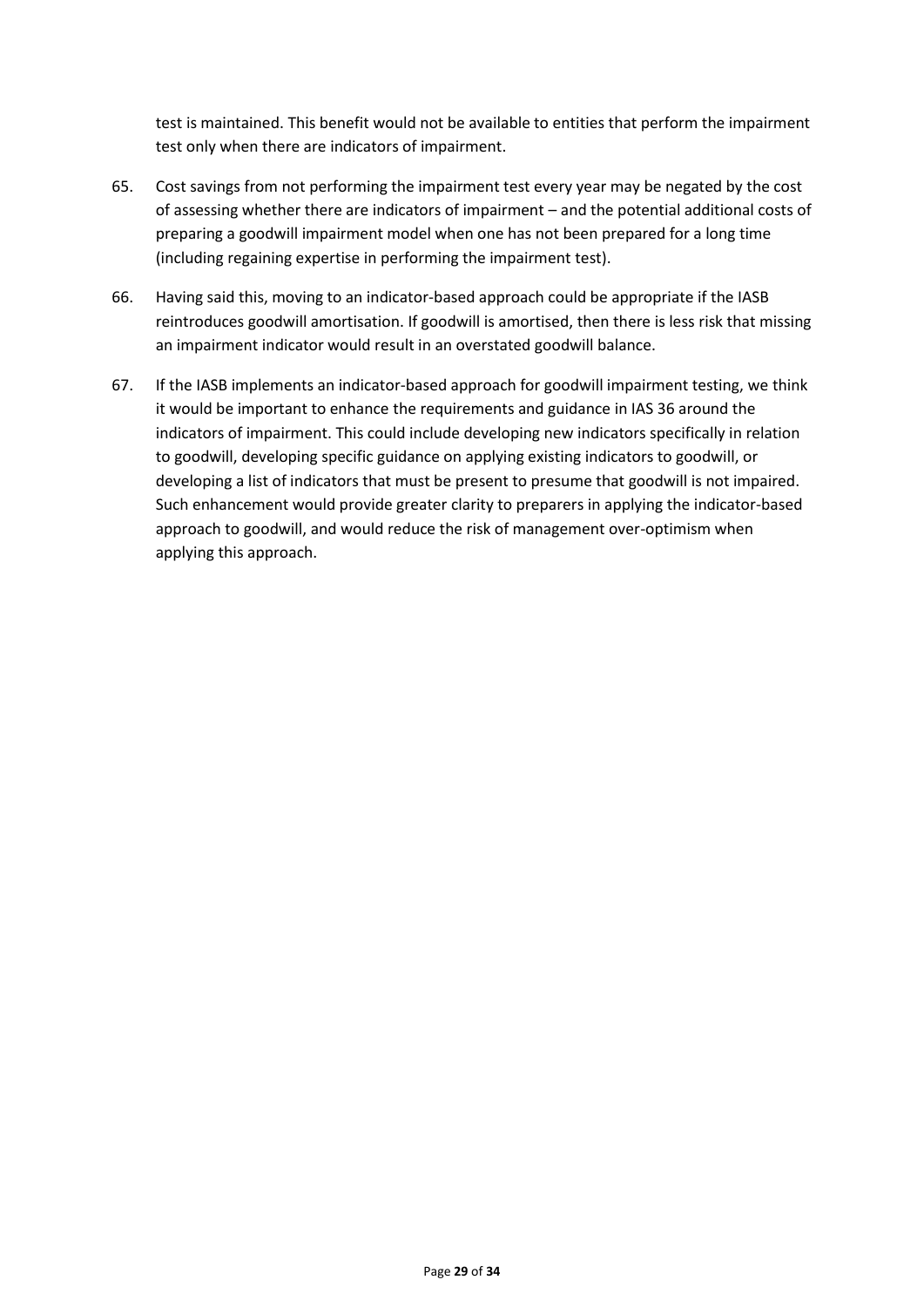The Board's preliminary view is that it should develop proposals:

- to remove the restriction in IAS 36 that prohibits companies from including some cash flows in estimating value in use—cash flows arising from a future uncommitted restructuring, or from improving or enhancing the asset's performance (see paragraphs 4.35–4.42); and
- to allow companies to use post-tax cash flows and post-tax discount rates in estimating value in use (see paragraphs 4.46–4.52).

The Board expects that these changes would reduce the cost and complexity of impairment tests and provide more useful and understandable information.

- (a) Should the Board develop such proposals? Why or why not?
- (b) Should the Board propose requiring discipline, in addition to the discipline already required by IAS 36, in estimating the cash flows that are the subject of this question? Why or why not? If so, please describe how this should be done and state whether this should apply to all cash flows included in estimates of value in use, and why.

#### *Response to Question 10:*

#### *Allowing the use of post-tax inputs*

- 68. We agree that the IASB should allow the use of post-tax inputs in the VIU calculation. We note that this is how VIU tends to be calculated in practice, with the pre-tax discount rate being calculated for disclosure purposes.
- 69. However, if this proposal is implemented, we recommend that the IASB consider whether any additional guidance would be needed on the treatment of deferred tax, temporary tax differences and similar items that are the reason behind the current requirement to use pretax inputs.

# *Removing the restriction on the inclusion of cash flows from future asset enhancements and uncommitted restructures*

- 70. In our view, the proposal to allow the use of post-tax inputs in the VIU calculation reflects current practice and has clear advantages. By contrast, the proposal to remove the restriction on the inclusion of cash flows from future asset enhancements and uncommitted restructures in the VIU calculation would represent a significant change to the VIU model, and would be associated with a greater risk of non-recognition of impairment losses, due to the increased subjectivity involved in the estimation of cash flows from future enhancements to assets.
- 71. At this time, we disagree with removing the restriction on the inclusion of cash flows from future asset enhancements and uncommitted restructures in the VIU calculation. However, we recommend that the IASB reconsiders this matter after conducting a holistic review of IAS 36.
- 72. We think that removing this restriction would exacerbate the risk of impairment losses being recognised too late. It is often difficult to reliably estimate cash flows from future asset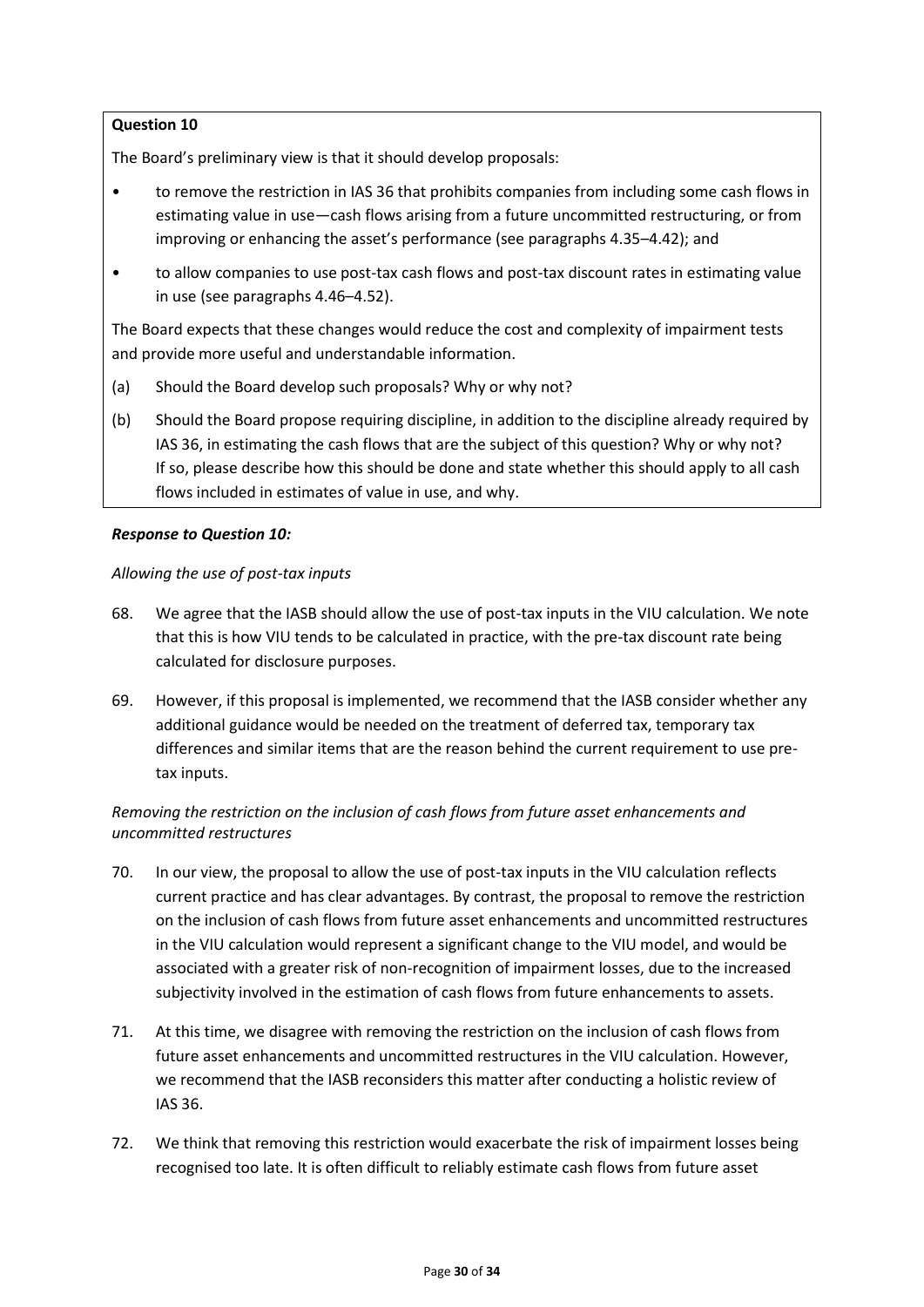enhancements and uncommitted restructures – but it would be relatively easy to argue that the 'reasonable and supportable' criterion is met. Removing the restriction around these cash flows would make the VIU calculation more susceptible to subjectivity and over-optimistic estimates. This could be mitigated by developing guidance to explain more clearly when it is appropriate to include the abovementioned cash flows in the VIU calculation – which could be done as part of a holistic review of IAS 36. It would be important to include such guidance in IAS 36 if, after conducting a holistic review of that standard, the IASB decides to remove the abovementioned restrictions.

73. Furthermore, removing the abovementioned restrictions would make the VIU calculation very similar to an income-based calculation of fair value less costs of disposal (FVLCD) – except that FVLCD allows the inclusion of only those cash flows that a market participant would consider, whereas VIU does not have this restriction. If, after conducting a holistic review of IAS 36 and considering the additional guidance mentioned in the previous paragraph, the IASB decides to remove the abovementioned restrictions from the VIU method, we think that the IASB would need to consider whether both methods for calculating the recoverable amount of a CGU should be retained, or whether a single method should be mandated.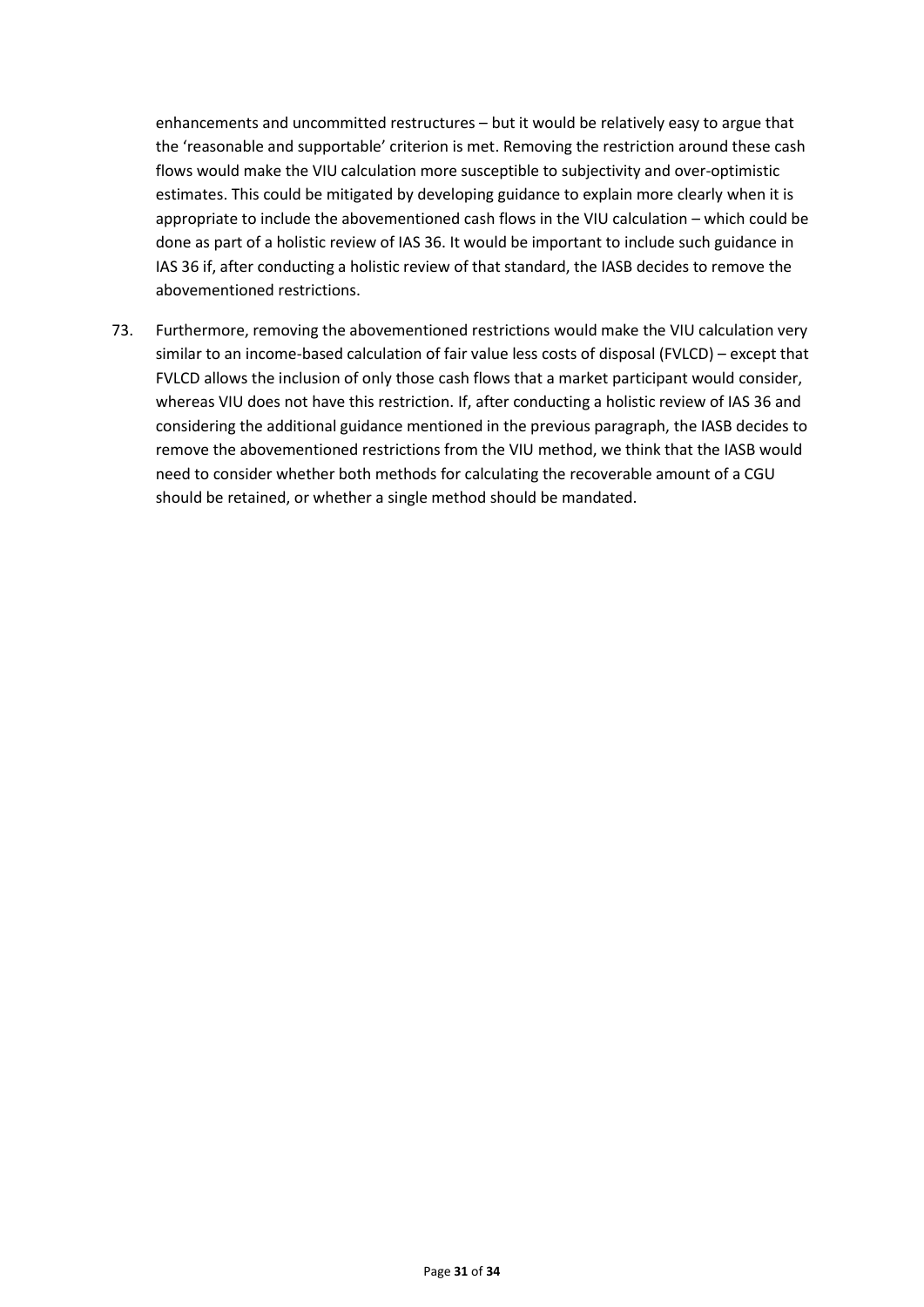Paragraph 4.56 summarises the Board's preliminary view that it should not further simplify the impairment test.

(a) Should the Board develop any of the simplifications summarised in paragraph 4.55? If so, which simplifications and why? If not, why not?

*[Simplifications not pursed by the IASB as per paragraph 4.55 listed for the NZASB's information:]*

- adding more guidance on the difference between entity-specific inputs used in value in use and market-participant inputs used in fair value less costs of disposal.
- mandating only one method for estimating the recoverable amount of an asset (either value in use or fair value less costs of disposal), or requiring a company to select the method that reflects the way the company expects to recover an asset.
- allowing companies to test goodwill at the entity level or at the level of reportable segments rather than requiring companies to allocate goodwill to groups of cashgenerating units that represent the lowest level at which the goodwill is monitored for internal management purposes. Many stakeholders have said that allocating goodwill to cash-generating units is one of the main challenges of the impairment test.
- adding guidance on identifying cash-generating units and on allocating goodwill to cashgenerating units.
- (b) Can you suggest other ways of reducing the cost and complexity of performing the impairment test for goodwill, without making the information provided less useful to investors?

#### *Response to Question 11:*

74. As noted above, we recommend that the IASB considers developing additional guidance on the identification of CGUs and the allocation of goodwill to CGUs.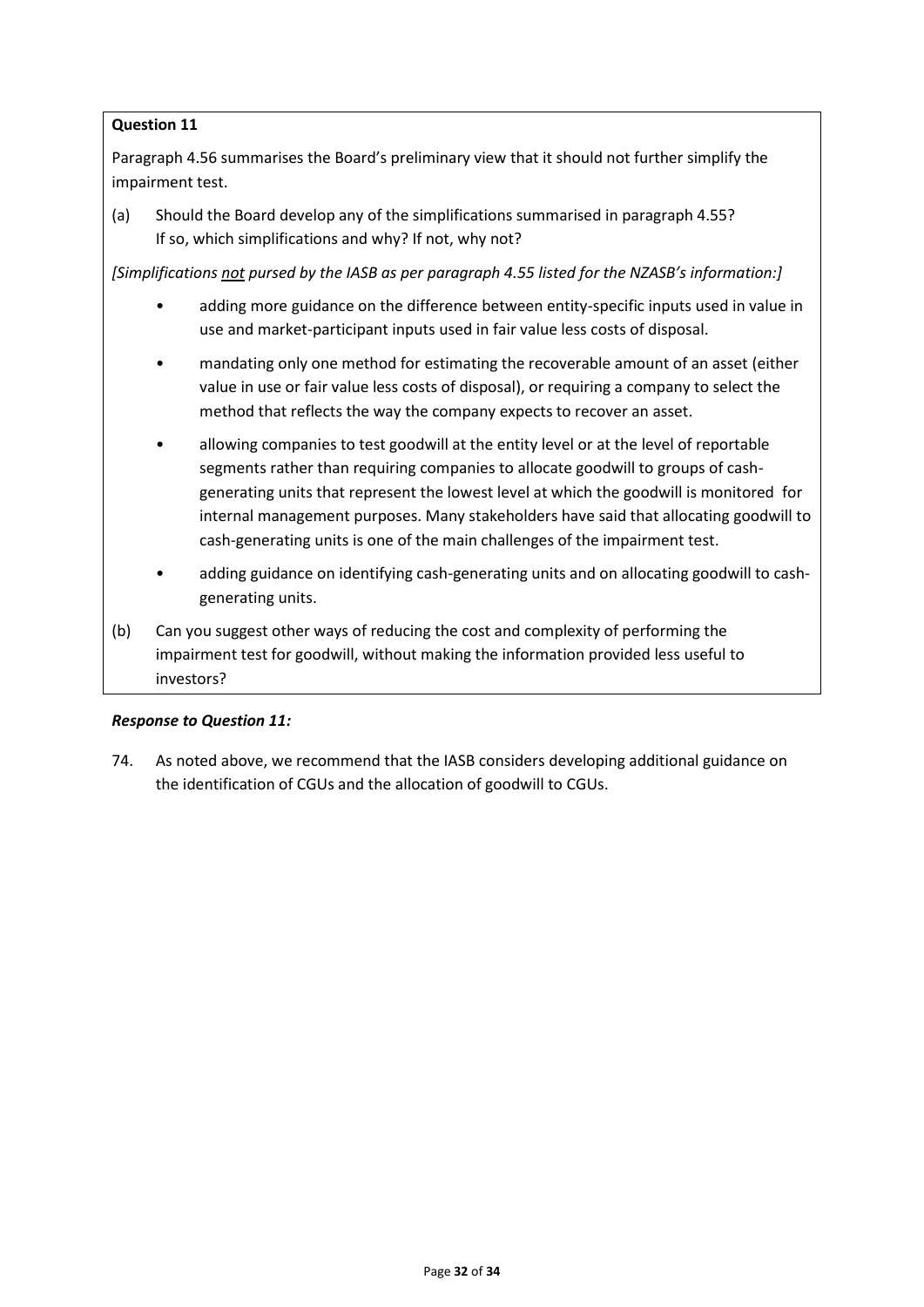Paragraphs 5.4–5.27 explain the Board's preliminary view that it should not develop a proposal to allow some intangible assets to be included in goodwill.

- (a) Do you agree that the Board should not develop such a proposal? Why or why not?
- (b) If you do not agree, which of the approaches discussed in paragraph 5.18 should the Board pursue, and why? Would such a change mean that investors would no longer receive useful information? Why or why not? How would this reduce complexity and reduce costs? Which costs would be reduced?
- (c) Would your view change if amortisation of goodwill were to be reintroduced? Why or why not?

### *Response to Question 12:*

- 75. We agree with the IASB that it should not change the current requirement to recognise identifiable intangible assets acquired in a business combination separately from goodwill. Our reasons for agreeing are as follows.
	- (a) The current requirement provides users of financial statements with a better understanding of what has been acquired as part of the business combination.
	- (b) Subsuming identifiable intangible assets within the goodwill balance could result in assets of dissimilar nature being combined together, which could be misleading for users of financial statements.
	- (c) If the impairment-only model for goodwill is retained, including intangible assets within the goodwill balance would mean that some intangible assets that have a finite useful life and should be amortised are instead subject to the impairment-only model. Even if goodwill amortisation is reintroduced, including intangible assets in the goodwill balance would mean that assets with potentially different useful lives are being amortised together.
- 76. As noted elsewhere in this letter, we recommend that the IASB undertakes a holistic review of the accounting for intangible assets.